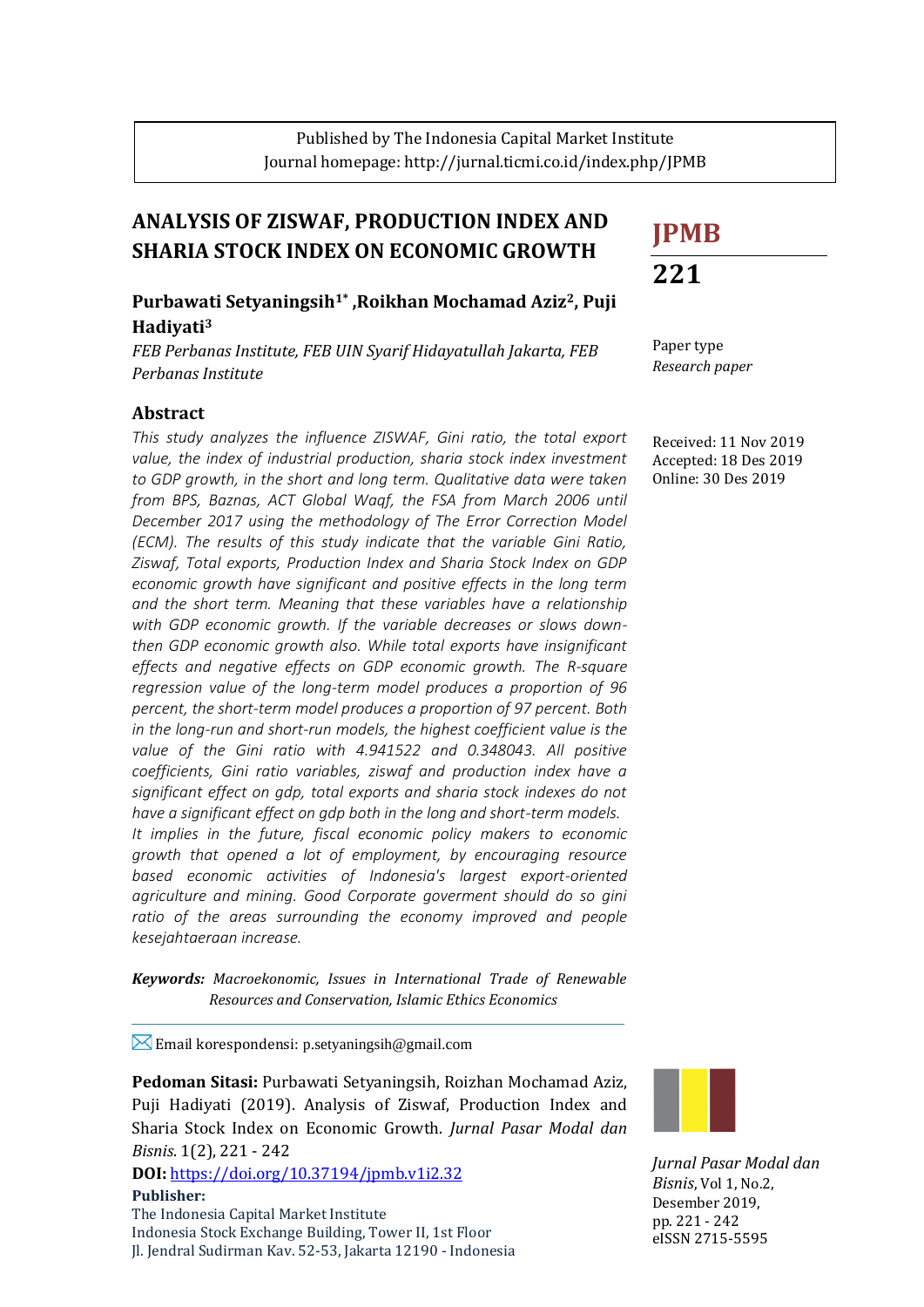#### **INTRODUCTION**

Religiosity is a human relations with its creator through religious teachings that have been internalized in a person and reflected in their daily attitudes and behavior. Mayasari (2014) concluded that Islamic religiosity offers welfare and happiness that leads to life which means not only experiencing more positive feelings than negative and experiencing subjective life satisfaction. This is in line with the SDGs goal principle, which is human happiness. Islamic Religiosity directs happiness to life which leads to self-potential optimization, independence, having a good relationship with other people and being able to deal with the events that happen to him. Aflakseir (2012) found that Muslim students in the UK viewed life as meaningful and the source of life's meaning came mostly from their religious activities and good relationships with families and only a few came from hedonistic activities and ownership of objects.

According to the English-Indonesian Theology dictionary quoted from Rizky Setiawati, the term religiosity comes from the English word religion which means religion. Then it becomes an adjective that means religious religious or pious and later became a state word that means diversity religiosity or piety. Religiosity (religiosity) is the spiritual expression of a person associated with the system of beliefs, values and applicable law. The factor of religiosity can be concluded as a variable or element that expresses spiritual values related to the belief system, values and applicable laws. As a universal religion, Islamic teachings apply to all Muslims on earth and can be applied in any place and time until the end of time. Understanding that upholds the teachings of Islam, does not place Islam as a religious religion alone even teachings hinder development. Islamic Economic system differences with other economic systems are located on the philosophy that consists of values and goals (Mingka, 2011).

Economics in the Islamic system has three objectives, namely: (1) meeting the basic needs of all humans, (2) economic development (with a view to maintaining the objectives to meet the needs of the developing population and also to obtain strong entities to be able to defend themselves, maintain their identity culture and assist similar entity in the same human tasks), and (3) preventing inequality in the distribution of income and wealth tend to evolve over time (Siddiqi, 1992). Economic development is one important aspect in the life of a very considered in Islam, by placing the human being as the center and the actors of development, in an effort to meet their needs. Islam as a religion of life regulator role in guiding and directing the human resources management of the economy to achieve the benefit of the world and the hereafter.

Al-Mizan (2016) states that in a variety of literature on Islamic Economics, economic growth is defined as "the continuous growth of the factors of production which are able to contribute to human well-being". According to Sadeq (2006), economic growth according to Islam is full of values. An increase experienced by the factors of production are not regarded as economic growth if these products in for example incorporate items that proved a bad effect and harm to humans. Economic growth in Islamic economics associated with an increase in the goods and services as well as aspects of morality and moral quality and balance of interest worldly and hereafter.

The principles of economic development in Islamic perspectives include: a) Economic development in Islam is comprehensive and contains spiritual, moral and material elements. b) The main focus is the development of human and cultural environment. c) Economic development is a multidimensional activity so that all efforts should be submitted on a balance of various factors and not cause inequality and d) The main emphasis in the development, according to Islam, is located on the utilization of the resources that God has given subhanahu wa ta'ala to all mankind.

In terms of emphasizing the use of resources that God has given *subhanahu wa Ta'ala* to the Indonesian earth with soil fertility and mineral content in it, then it has been regulated in the 1945 Constitution in article 33 Paragraph 1 states: "The economy is structured as a joint effort based on on the principle of family ", Article 33 Paragraph 2: " Production branches which are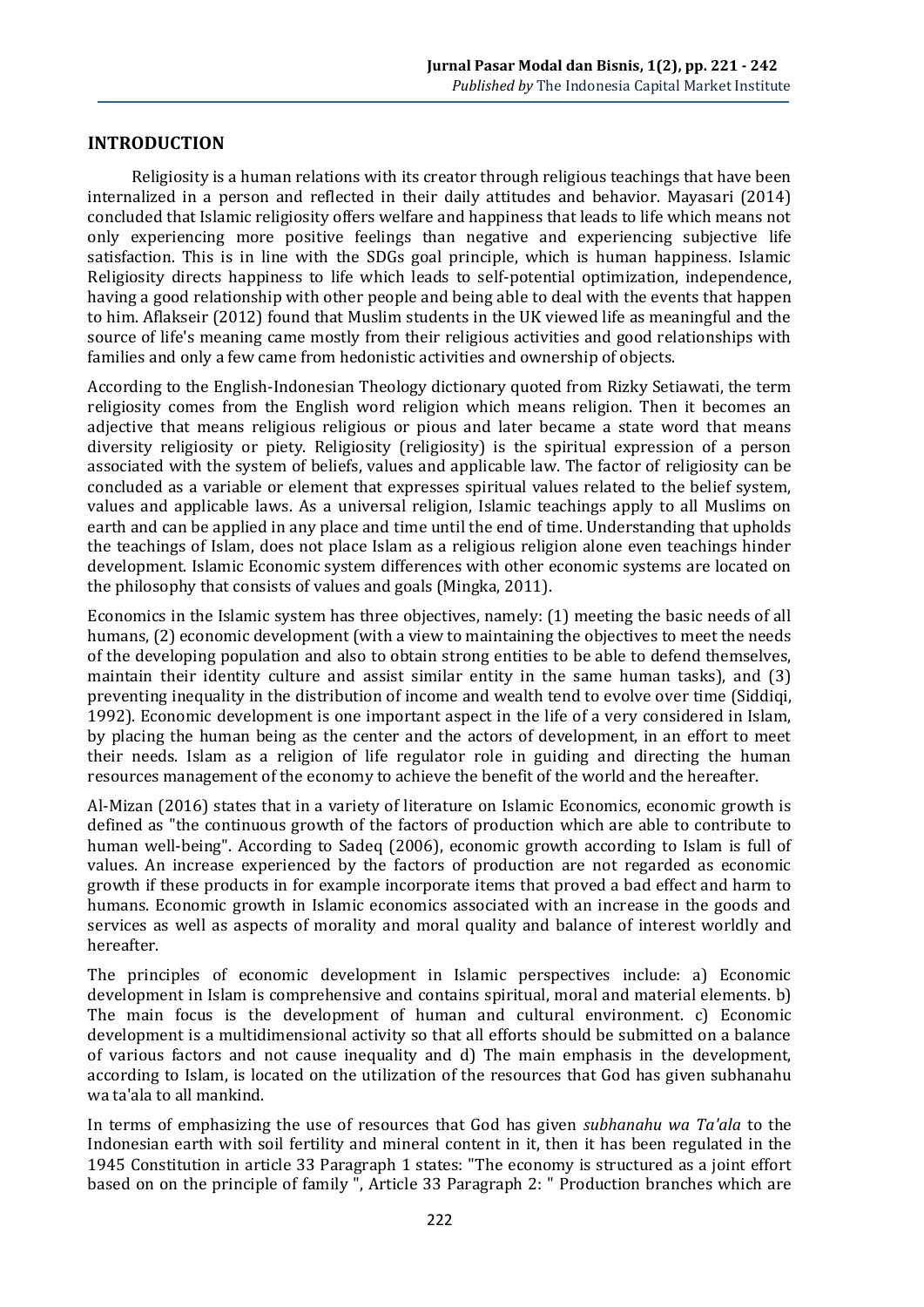important for the country and dominate the life of the people controlled by the state ", Article 33 Paragraph 3: "Earth and water and natural resources contained in it are controlled by the state and used for the greatest prosperity of the people", Article 33 Paragraph 4): "The national economy shall be organized based on economic democracy with the principles of togetherness, efficiency with justice, sustainability, environmental friendliness, independence, and balancing progress and national economic unity", as well as in Article 34 Paragraph 1: "The poor and abandoned children reared by the state "; Paragraph 2: "The State shall develop social security system for all citizens and empower the weak and incapable in accordance with human dignity"; and Paragraph 3: "The State is responsible for the provision of health care facilities and public service facilities they deserve".

Understanding of an Islamic economic system always refers to the concept of Islam that is comprehensive or lacking. This strict Islamic approach implies the existence of exposures about faith, Islam and *ihsan*. Humans as *caliph fi al-ardl* have the mandate and responsibility to prosper the earth as a whole. Nature is a human intermediary to know God and know the knowledge of God. Islam recognizes one's personal rights, for this Islam implies muamalah as stated in the Quranul Karim Surah Al-Baqarah [2]: 208

> يَتَأَيُّهَا ٱلَّذِينَ ءَامَنُواْ ٱدْخُلُواْ فِي ٱلسِّلْمِرْكَافَنَّةَ وَلَا تَتَّبِعُواْ خُطُوَبِّ ٱلشَّيْطَنِّ إِنَّهُ لَكُمْ عَدُوٌّ مُّبِينٌ ۚ (لَا أَ

which means: "O ye who believe, enter into the whole Islam, and do not take the steps of shaitan. Surely shaitan is a real enemy to you."

But in practice, many people still feel the tyranny of mining practices and manage the forest industry carried out by the corporation. As in South Sumatra, the government has not been able to ensure the people who live around the industry earn a decent living. WALHI (2017) suggests there are 8 million hectares area of South Sumatra, which is currently dominated by large corporations, 1.5 million hectares of forest sector by industrial plants (*acacia* and *eucalyptus*), 1 million hectares for oil palm plantation sector, 2.5 million hectares for mining, 1.3 million hectares of protected forests and about 1 million hectares of land controlled by the people. Many cases of pollution and ecological crisis in the territory controlled by the mining license which has eliminated the carrying capacity of the environment to farmers due to the nature of the dirty energy industry. Meanwhile, the corporation also bring heritage character of natural forests by permission of forest concessions (HPH), as well as separating the lives of farmers and indigenous peoples from the forest of origin to treat very wise forest management. Land seizures also occur and are mostly agrarian conflicts with violence, human rights violations and criminalization that impacts plated for women.

Indonesian agricultural sector is the second most influential sector to economic growth after manufacturing and is still above the trade and construction sectors. More than half of the GDP of the manufacturing sector is agriculture-based and the agricultural sector is also the biggest absorber of labor, which is about 35 percent of the total workforce. The agricultural sector holistically from the upstream (or on-farm) to downstream (or down stream industries) in a value chain, its contribution to GDP in the aggregate approximately 55 percent. If the chain of value-chain of the value of agricultural commodities species and quantity aplenty in Indonesia, developed using technology and support logistics system modern, the GDP of Indonesia has the potential to increase, but the welfare of farmers and the economic actors other rural would be increased (Hadad, 2017).

Population growth and rising incomes spur demand for goods and services, but often the expense of natural resources, especially land and water. In 2050, trade growth is expected to be driven by global population tripled and increased four times the current GDP. The world's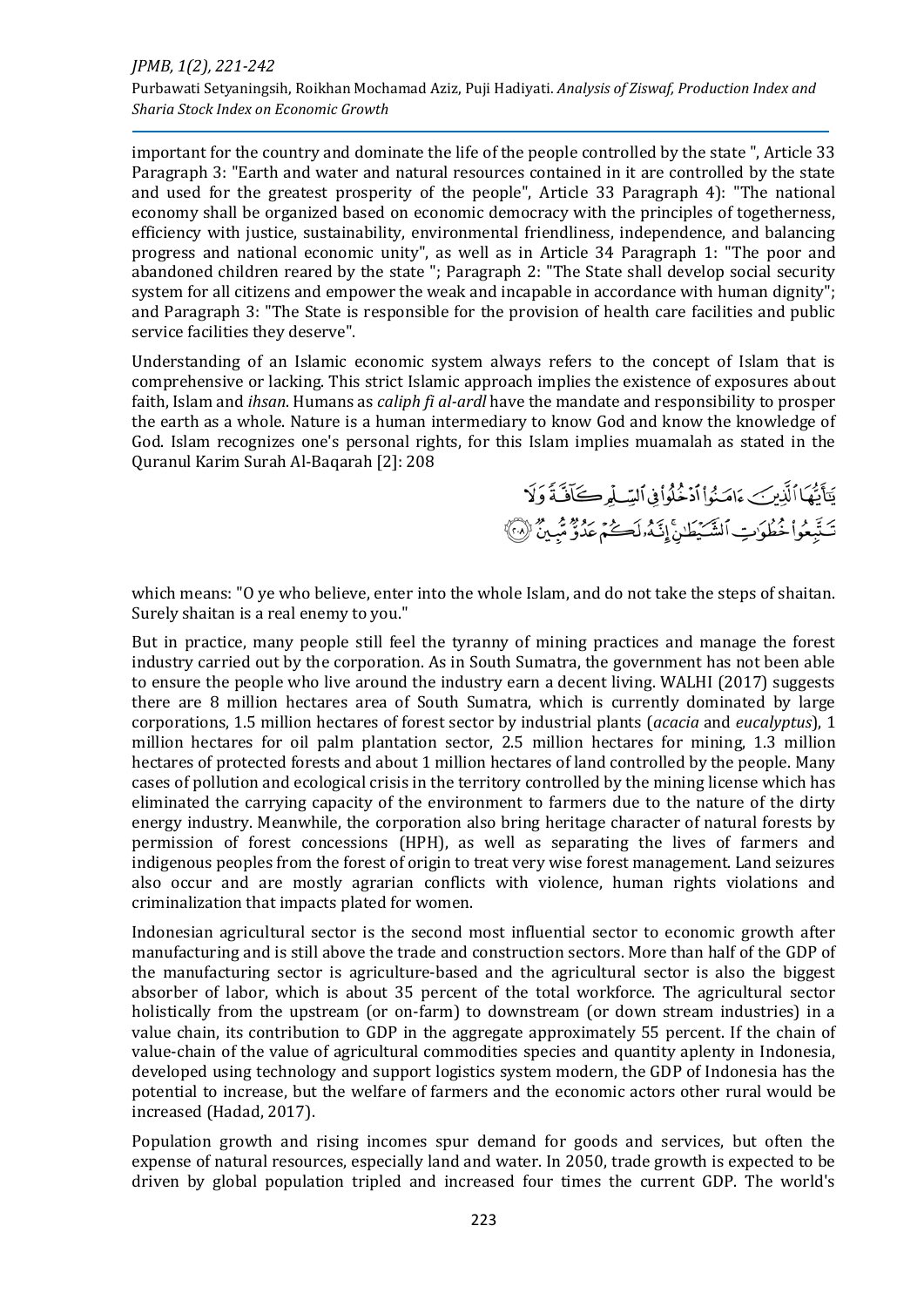ecosystem services will be exceeded capacity. Example: Global food demand in 2050 is expected to double. Currently, 3.9 billion people or 40 percent of the projected global population will live in countries facing water scarcity with access to only 1,000 liters of water per person per year. Inequality population is strongly influenced by the magnitude of the variation between groups of population change (CBS, 2019). If the changes in spending under the group population (farmers) faster than the population as well as medium on the inequality of expenditure will improve. Economic growth must be accompanied equality or fairness, equity for all groups.

Meanwhile, according to Law No.32 of 2009 on the Protection and Management of the Environment, Sustainable development is a conscious and planned effort that combines aspects of environmental, social and economic development strategies to ensure the environmental integrity and safety, capability, well-being and quality of life of generations the present and future generations. OJK (2017) directs the preparation of sustainable development framework brings to the ability of economic interests and sustainability / environmental sustainability, providing economic transformation process, as well as expanding access to people out of poverty, and justice. It is the consideration that social and environmental issues that had not been included in the economic calculation becomes an important element that needs to be considered. The balance between the interests to make a profit does not mean to give legitimacy to lose attention and commitment to safeguarding the environment and a better social life.

In many developing countries (even in countries where the agricultural sector is not a large component of national GDP) of agriculture is an important working basis for most residents. Agriculture in the broad sense includes all activities involving the use of living organisms (both plants, animals and microbes) for the benefit of man; As for agriculture in the narrow sense is the activity of crop cultivation. Employment effects seen to correlate with the level of sustainability of agricultural practices, the FAO estimates there are up 30 percent work for sustainable agriculture, compared with unsustainable practices. The main driver of economic growth (an environmental point) at the moment is the expansion and global trade liberalization that does not harm the natural environment. Global trade finance volume reached US \$ 23.4 trillion, or one-third of global GDP which occurred at the same time trade pressures that ignore the environment. The study on the impact of climate change on the economic aspects of climate change by ADB (Asian Development Bank) showed that until the year 2010 stood at approximately 2.2 percent to 6.7 percent of GDP (Fauzi, 2010).

In addition has encouraged economic growth, extensive farming also reduce extreme poverty globally, and in the process changing global agricultural production, consumption and trade patterns. In Indonesia human labor absorption in agriculture is still very large enterprises, as well as see Table 1. The number of people aged over 15 years who work in agriculture, horticulture, forestry, hunting and fishing a number of 36.7 million; who worked at the Trade, Eating and Accommodation Service as much as 29.1 million; the Community Services sector, Social and Individual number of 20.9 million; as for the Industrial sector as much as 16.6 million. At the time of placement of a person in a position corresponding to the expertise, the productivity and effectiveness will grow. But not all countries were able to implement the division of labor and production scale.

The government, through Bappenas is targeting a reduction ratio or Gini ratio imbalances both among residents and between regions in line parallel with the economic growth that is inclusive. Inclusive economic development is the desire to pursue the economic level of the developed countries by encouraging high economic growth to spur economic growth, especially the secondary sector (manufacturing industry) and tertiary (service industry), which is actually only slightly absorb labor. While the agricultural and mining sectors which are the primary sector received less attention, even though this sector to absorb a lot of labor. The result is income inequality among the population working in the agricultural sector and the public about mining with manufacturing and service sectors.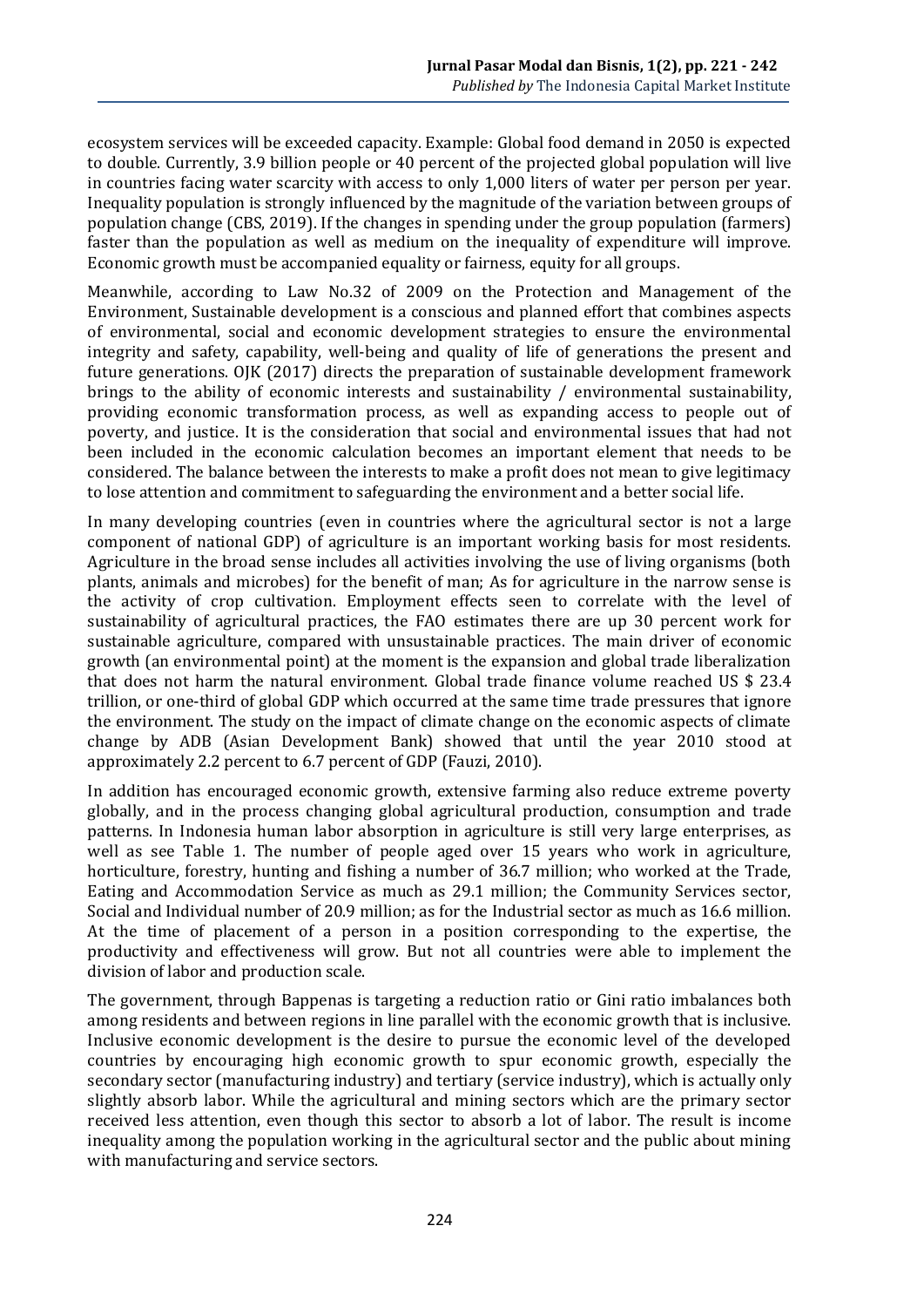Purbawati Setyaningsih, Roikhan Mochamad Aziz, Puji Hadiyati. *Analysis of Ziswaf, Production Index and Sharia Stock Index on Economic Growth*

|  |  | Table 1. Population 15 Years of Age and Over Who Work by Main Job Field, 2017 |
|--|--|-------------------------------------------------------------------------------|
|--|--|-------------------------------------------------------------------------------|

|  | (million people) |  |
|--|------------------|--|

| NO. | <b>MAIN JOBS</b>                                                             | 2017         |
|-----|------------------------------------------------------------------------------|--------------|
|     | Agriculture, Plantation, Forestry, Hunting and Fisheries                     | 39,678,453   |
| 2   | Mining and Quarrying                                                         | 1,370,669    |
| 3   | Industry                                                                     | 16,573,121   |
| 4   | Electricity, Gas and Drinking Water                                          | 414.849      |
| 5   | Construction                                                                 | 7,162,968    |
| 6   | Trade, Restaurants and Accommodation Services                                | 29, 104, 970 |
| 7   | Transportation, Warehousing and Communication                                | 5,692,432    |
| 8   | Financial Institutions, Real Estate, Rental Business, and Corporate Services | 3,592,657    |
| 9   | Community, Social and Individual Services                                    | 20,948,730   |
| 10  | Unclear Limits                                                               |              |
| 11  | Others                                                                       |              |
| 12  | Missed                                                                       |              |
|     | Total                                                                        | 124.538.849  |

Source: Badan Pusat Statistik (2017)

Islam has a system of social practice through *waqf* and *zakat* (Islamic Social Finance) which has been used to help various community interests. Endowments different from other practices that can be consumed which has a unique investment kospus. *Waqf* institution in Islam is the fight against poverty in the community in addition to *Zakat* (compulsory charity) and *sadaqah* (charity supported). *Waqf* is believed to be an effective poverty eradication system to improve those aspects that are not generating revenue, such as health, education in addition to improving access to physical facilities such as transport, agriculture, industry, and many others (Abu Zuhra, 1971; Sadeq, 2002; Abdel Mohsin, 2013. This is in line with Kahf (2003), which broadly define the waqf as "master certain property and preserve it for the benefit of philanthropy is limited and prohibits the use or disposition of the outside of the specific objectives". Naturally, endowments categorized as public sector but the non-governmental organizations.

This research aims to determine the influence of Islamic social fund, Gini ratio, total exports, economic growth and Islamic stock index on economic growth. In addition, to check the grounding and Islamic governance that encourages the development of *waqf* and *zakat* distribution. Revitalization of waqf institutions have become the main agenda of the Muslim community around the world over the past few decades. Awareness of the revitalization endowments also increasingly popular among Muslim countries. The government largely Muslim countries have realized the need for the revival of waqf as an important tool to create a better society.

#### **LITERATURE REVIEW**

Sukirno (2015) defines economic growth as the development of activities in the economy that causes the goods and services produced in society to increase. Economic growth is a longterm macroeconomic problem, in which the ability of a country to produce goods and services will increase from one period to another resulting from increased production factors that increase in number and quality; as well as investment increases the number of capital goods; Technology is always evolving and labor increases as population growth, more experienced and skilled labor. As for economic development is economic growth accompanied by changes in other aspects of the economy such as the development of education, the development of labor skills, technological improvements and an increase in the level of prosperity of society.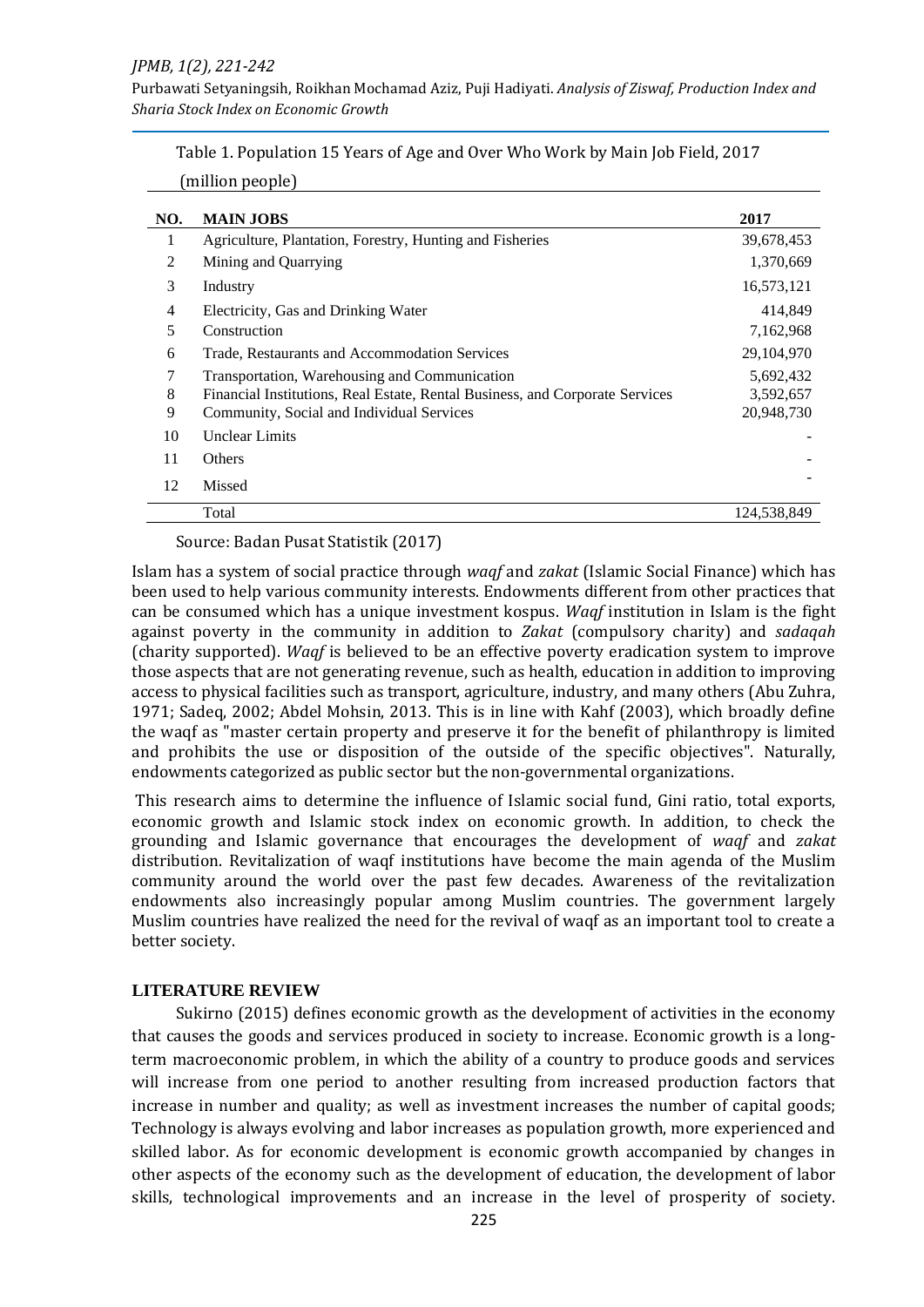Economic development is only applicable if the income per capita has increased prolonged. The main macroeconomic problems in a country are: 1) the problem of economic growth, 2) the problem of instability of economic activity, 3) the problem of unemployment, 3) problems rising prices (inflation), 5) issue of trade balance and balance of payments. Macroeconomic policy depends on one important aspect is that the free market system is not always able to realize full employment, stable prices, and firm economic growth. This has lead to bad consequences to society, and dikhtiarkan through fiscal policy (government measures in the field of taxation and expenditure), monetary policy (the government's measures to regulate the money supply and interest rates), the policy in terms of penawara and open economic policy (economy running export and import).

In Indonesia, the macroeconomic pillars provide 29.50 percent weight in influencing the competitiveness of agriculture, followed successively by the pillars of the financial condition, business and labor (25.38 percent), government and institutional pillars (23.95 percent), as well as the pillars of quality life and infrastructure (21.17 percent). The results of the analysis of the weight in the macroeconomic pillars that aspect of openness of trade and services occupy the top priority (40.71 percent) compared to the other two aspects, namely macroeconomic strength (32.86 percent) as well as aspects of investor attractiveness agriculture (26.43 percent). Further, from the aspect of trade openness and service to the agricultural competitiveness is influenced mainly by the indicators of agricultural imports (Dermoredjo et al., 2015). In classical economics madhhab Merchantilist who live at the end of the 16th century and the end of the 17th century a lot of discussing the role of foreign trade to economic development.

In Sukirno (2015) explained that the Harrod-Domar theory as an extension of the theory of Keynes, see the growth in terms of demand. Economic growth is realized if in the long term accretion expenses reached agregatbyang prolonged and steadfast economic growth (steady) of  $I + G + (X-M)$  continuously increases with levels encouraged. Meanwhile, according to classical economic theory in Denison studies that analyze developments in the developed countries between the years 1950-1962 show that is not capital, but the technology and skills development is a major factor to promote economic growth. In fact the increase of capital goods is only 25% of economic growth in Western Europe and 21% of economic growth in the UK.

To create competitiveness requires the concept of economies of scale to explain the phenomenon of international trade patterns, the number of companies in the market and the company's failure is too big, also explains why companies in some industries can grow large. Economies of scale also play a role in natural monopoly to create a free trade policy that required a larger market in a particular country. Karim (2016) states that economies of scale are capable of providing its own stimulus for the continuation of international relations. Each country can generate and acquire a limited variety of goods and achieve economies of scale advantages without sacrificing the diversity of its consumption through trade. The diversity of available items can be enhanced through international trade. Through work in economic principles, mutually beneficial trade may continue to grow.

BPS (2017) states that the agricultural sector is an important part in the development of the national economy. The strategic role of the agricultural sector can be described in the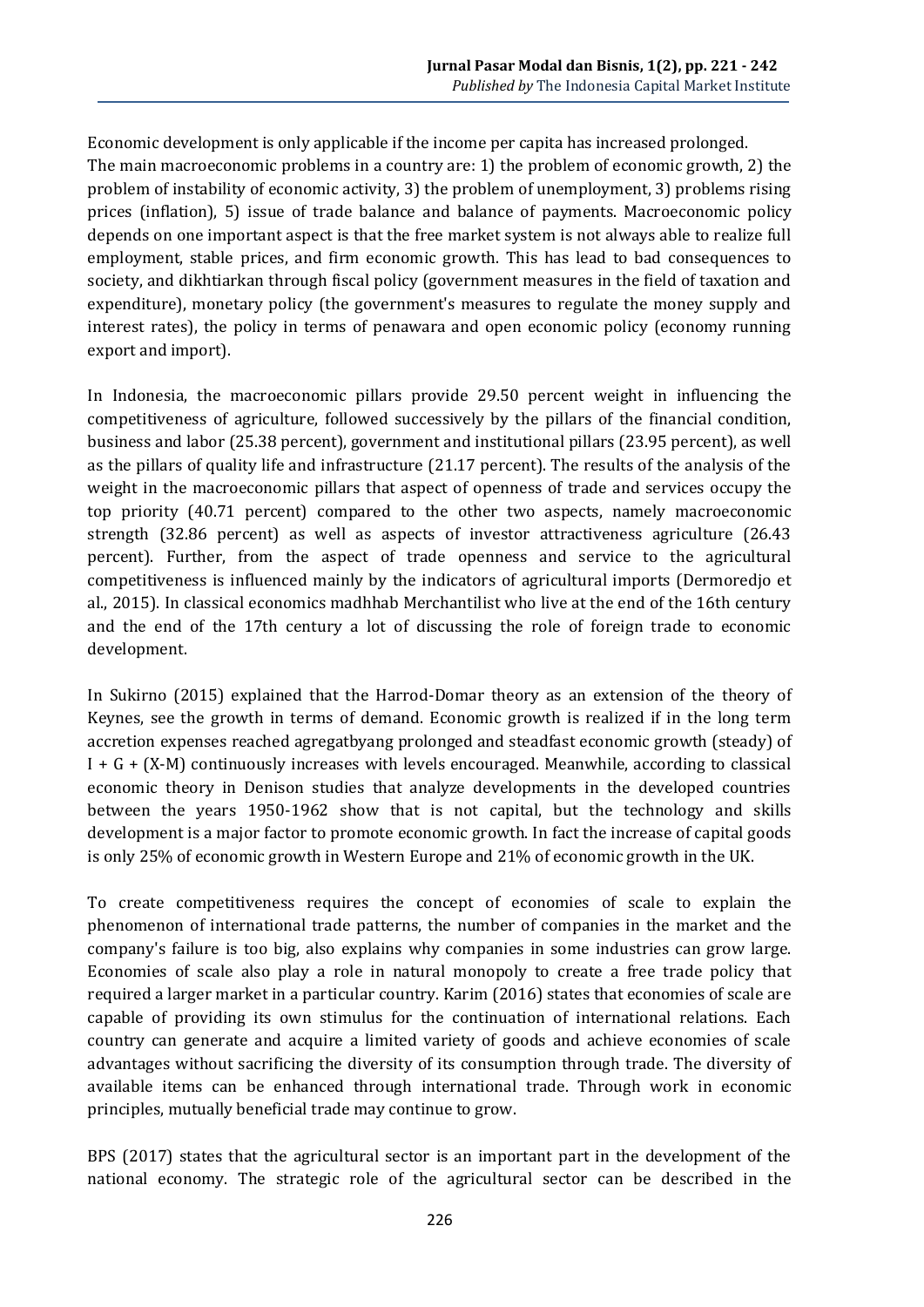contribution of the agricultural sector as: 1) Provider of food and industrial raw materials, 2) contributor to GDP, 3) Producers of foreign exchange, 4) Absorbent labor, 5) The main source of income for rural households, 6) providers of feed ingredients and bioenergy, 7) Participate in efforts to reduce greenhouse gas emissions. Meanwhile mining as a series of activities taking sediment precious and valuable minerals from the earth's crust either mechanically or manually on the Earth's surface and subsurface water; have phases of activities that includes prospecting, exploration, exploitation and processing / refining / refining.

World food prices of agricultural and mineral prices on the world of the mining sector depends on productivity continue melampauo growth in demand and the extent to which the needs of developing countries at the expense of basic needs and require the need for energy resources. World demand will be driven by population growth and also by the price of crude oil, including the effects of biofuel demand. Policies and adaptation to climate change mitigation, market development and market access standards will add to the uncertainty in production and trading price of the future. When an increase in international trade performance, the industrial sector, infrastructure development in Indonesia, which supplies the demographic bonus educated and skilled labor force to transform modern economic activities and according to the rules of sharia in turn will increase the competitiveness of Indonesia that will accelerate development.

In 2050, trade growth is expected to be driven by global population tripled and increased four times the current GDP. The world's ecosystem services will be exceeded capacity. Example: global food demand by 2050 is expected to double. Currently, 3.9 billion people or 40 percent of the projected global population will live in countries facing water scarcity with access to only 1,000 liters of water per person per year. To reverse this trend the trade should be utilized as a positive catalyst for change in the economic, social and environmental, not encourage environmental degradation. Green-economic or economic-green present a model remedy to reverse this trend, changing economic policies and incentives to support social growth, justice and well-being through the use and conservation of natural resources conservation and awareness of pollution control (International Institute for Sustainable Development, 2014) .

## **Gini Ratio**

Indonesian population expenditure inequality measured by the Gini coefficient ratio is also called. Gini ratio is a tool to measure the degree of inequality in the distribution of the population. It is based on the Lorenz curve is a curve of the cumulative expenditure which compares a particular variable (eg income) with uniform distribution (uniform) representing the cumulative percentage of the population. The ratio of the Gini coefficient ranges from 0 to 1. If the Gini coefficient is 0 means perfect equalization, whereas if the value of 1 implies perfect inequality. Gini ratio can be differentiated between rural and urban areas. BPS (2019) states that changes the level of inequality the population is affected by the amount of variation changes in spending between groups of the population. If the changes in spending under the group population faster than the population as well as medium group over the inequality of expenditure will improve.

In addition, poverty can be seen as a multidimensional problem because it is associated with the inability to access economic, social, cultural, political and participation in society. Poverty has a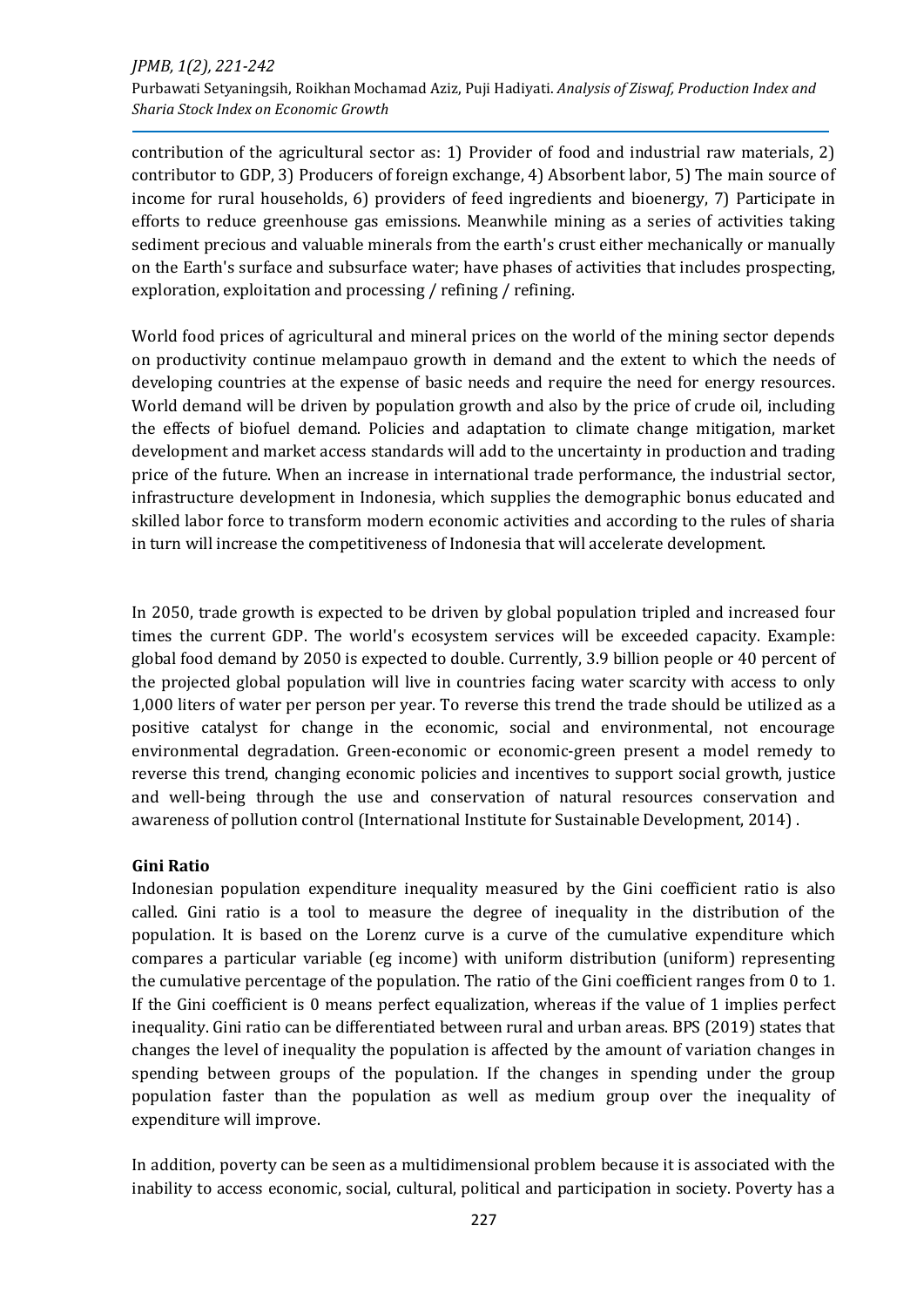wider meaning than just a lower level of income or consumption of a person from welfare standards measured as the caloric needs minimum or poverty, but poverty has a deeper meaning as it relates to the inability to achieve aspects of outside income (non-income factors ) as the minimum access requirements; health, education, clean water, and sanitation. The complexity of poverty is not only related to the definition and dimension but also related to the method used to measure poverty line (Nurwati, 2008). Extent of poverty seen from the level of income can be grouped into absolute poverty and relative poverty.

A person is said to be poor in absolute terms if their income is lower than the absolute poverty line or with other terms the amount of revenue is not sufficient to meet the minimum living needs. The size of the poverty line used by the Central Bureau of Statistics (BPS) based on the approach of absolute poverty, with reference to the definition of poverty by Sayogyo (2000). Measured by counting the number of residents who have a per capita income that is insufficient to consume goods and services whose value is equivalent to 20 kg of rice per capita per month for rural areas, and 30 kg of rice to urban areas. Similar food sufficiency calculated standard 2,100 kcal per capita per day plus expenses for non-food needs (housing, goods and services, clothing). Relative poverty is a state of the ratio between income groups in society, among groups that may not be poor because they have higher income levels of poverty, and community groups are relatively richer. By using the income measure, then this state is referred to as the equal distribution of income.

A person is said to be poor in absolute terms if their income is lower than the absolute poverty line or with other terms the amount of revenue is not sufficient to meet the minimum living needs. The size of the poverty line used by the Central Bureau of Statistics (BPS) based on the approach of absolute poverty, with reference to the definition of poverty by Sayogyo (2000). Measured by counting the number of residents who have a per capita income that is insufficient to consume goods and services whose value is equivalent to 20 kg of rice per capita per month for rural areas, and 30 kg of rice to urban areas.Similar food sufficiency standard calculated 2,100 kcal per capita per day plus expenses for non-food needs (housing, goods and services, clothing). Relative poverty is a state of the ratio between income groups in society, among groups that may not be poor because they have higher income levels of poverty, and community groups are relatively richer. By using the income measure, then this state is referred to as unequal distribution of income.

The government, through Bappenas is targeting a reduction ratio or Gini ratio imbalances both among residents and between regions in line parallel with the economic growth that is inclusive. Inclusive economic development is the desire to pursue the economic level of the developed countries by encouraging high economic growth to spur economic growth, especially the secondary sector (manufacturing industry) and tertiary (service industry). Both the sector contributed a high economic growth but only absorbs less labor. While in Indonesia inequality is very unique, which is very easy to ride and when the economy grows high tendencies to increase in the Gini ratio. In the 1990s and the period of "booming" commodity until 2011 that the Gini ratio jumped to 0.41 figure. Thus the ratio showed a yellow light, very worrying condition. The year 2010-2011 was the peak commodity boom. Economic growth in 2011 was 6.5 percent, is the highest after the 1998 crisis were all happy with the explosive growth but neglect leap Gini ratio.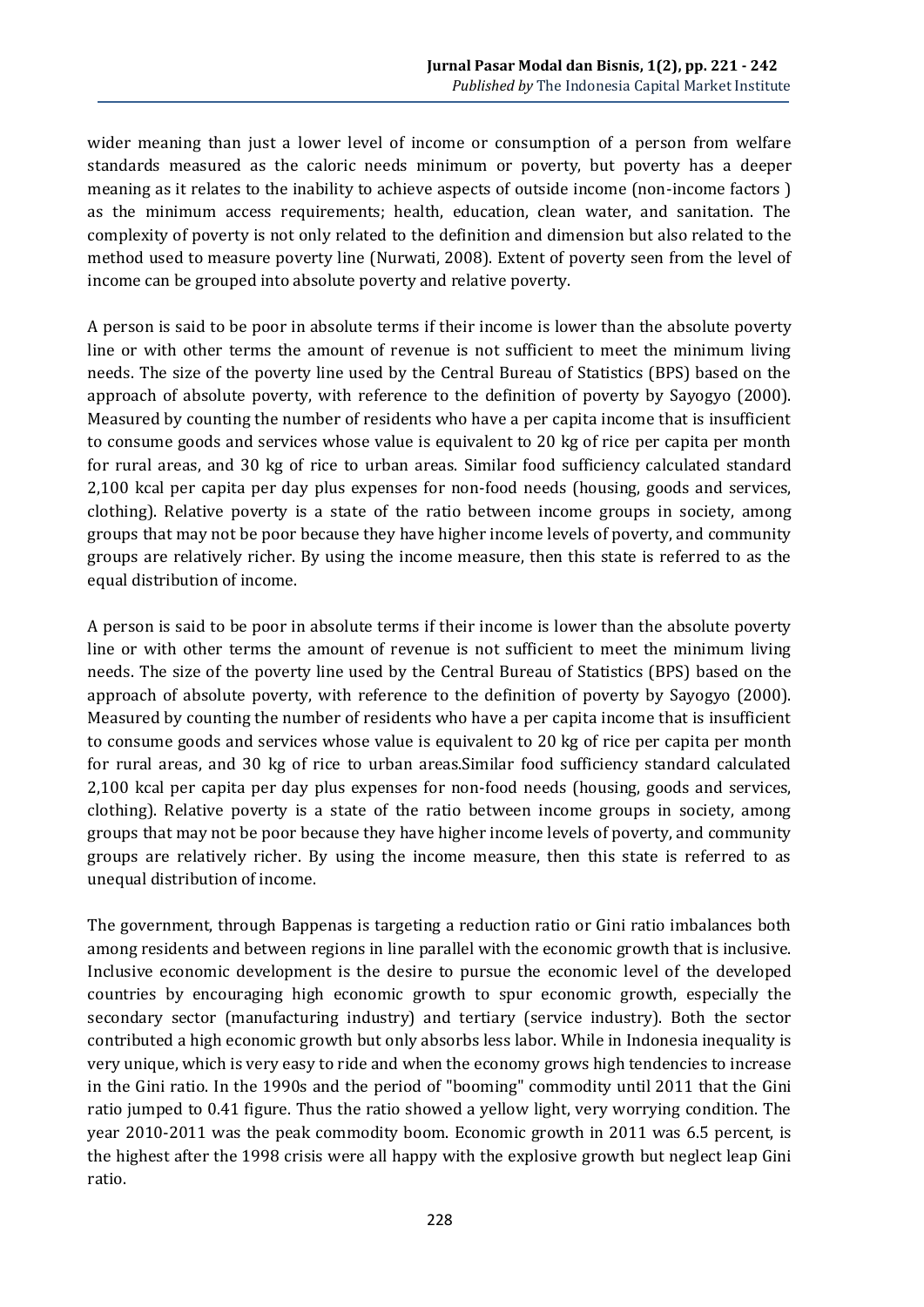Going forward the government is targeting the Gini ratio stood at 0.38. In 2019 the Gini ratio RPJMN targets set in the position of 0.36. Yogyakarta province in March 2019 had the highest Gini ratio in Indonesia amounted to 0.423 while the Bangka-Belitung province occupies the lowest position is 0.269. Meanwhile there are 9 provinces with the Gini ratio is above the national value namely Yogyakarta Special Province (0.422), Gorontalo (.417), West Java (0.405), Papua (0.391), Southeast Sulawesi (0,392), West Papua (0.391), Jakarta Jakarta (0.390) and South Sulawesi (0.388) (BPS, 2019).

Industrial Production Index is the name of an economic indicator that calculates the real production output of the manufacturing industry, mining, and other manufacturers such as gas and electricity. In the US, Industrial Production Index is calculated and published by the Federal Reserve Board, while in other countries usually by local statistical agency. Industrial Production Index is an index number that is generated illustrates the development of the manufacturing sector production in early and the data series are longer and more complete because it is designed to periodically monthly. The monthly data can also be presented as a data quarterly and annual. Quarterly data is the average of the monthly index on the respective quarterly and annual index is an average of four (4) quarterly during the year. This figure also presents the production index in KBLI 2 (two) digits. Investors and traders can view the report as the Industrial Production Index in Forex Calendar each month.

## **Kaffah**

Ontology (scientific background) Islamic economy is a fundamental reason for the existence of Islamic Economics. In accordance with the system of life of human beings, families, the environment and the elements of the creation of the universe consisting of three elements, namely humans, *Allah Subhanahu wa Ta'ala* and worship. Then blend these three things form the major reason that the creation of Islam that Islam is Islamic Economic ontology. As word of the Quran Surah Al-Imran [3]: 19 which means: "Indeed Din (system) with Allah is Islam." The system or Din created by God is only Islam, so that the existing economic system should also follow the rules in the Islamic system (Aziz, 2009).

Islamic economic development of basic philosophies have the following: 1) Monotheism rububiyah, that this concept teaches that Allah subhanahu wata'alaa is the creator of everything. He was the one who created the world and nature. For men that further regulate the development model that is based on Islam. 2) Justice, namely the equitable economic development (growth with equity), 3) Khalifah, which states that human beings are creatures of Allah subhanahu wa ta'alaa on earth to prosper and be responsible for the management of the resources entrusted to him, and 4) Tazkiyah, which purify men with regard to Allah *subhanahu wa ta'alaa*, neighbor and natural environment, society and the state.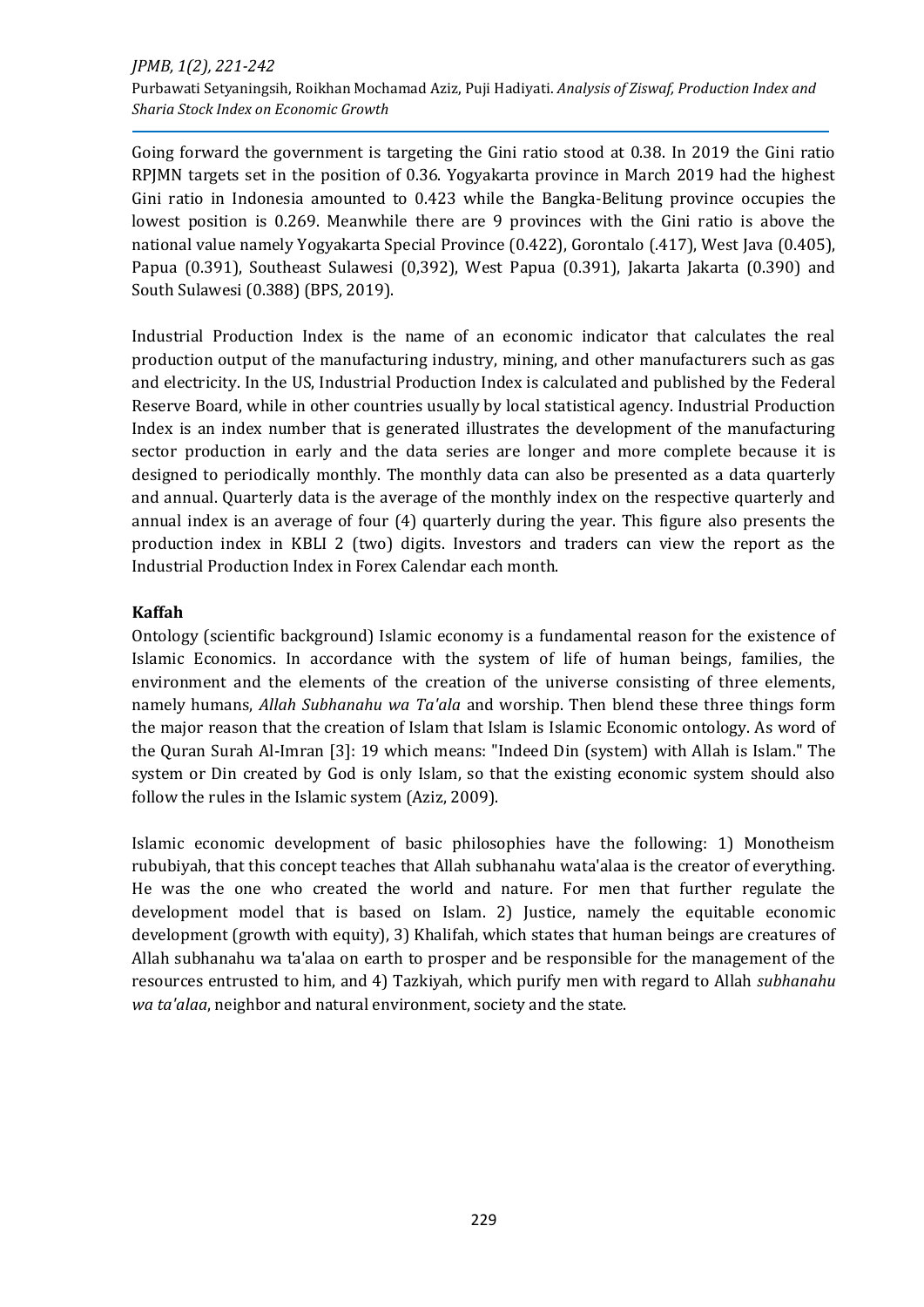

Figure 1. Diagram of Kaffah Thingking in Islam Source: Aziz (2017)

The purpose of Islamic economics can be run by people who believe and do systematically and comprehensively (*kaffah*) which means the beginning of Islam as the basic framework within which life implies that man is created *Allah Subhanahu wa Ta'ala* to worship, then developed into various aspects including economics (Aziz, 2010). Kaffah Islam's approach implies the exposure of the faith, Islam and charity. Resultant of three pillars in Islam is embodied in the basic theory of Islamic economics consisting of: 1) The theory of Tawheed, 2) Theory of Worship, 3) Theory Maslahah (Aziz, 2017).

The resultant of 3 (three) pillars in Islam is manifested in the basic theory of Islamic economics which consists of: 1) Tawheed Theory, 2) Worship Theory, 3) Mass Theory. The Grand Building Theory in the form of building theory from Islam and economics is the TEAM Theory (Tawhid-Ibadah-Maslahah) originating from the Quran (QS. Al-Hajj [22]: 78) so that the main concept emerges from the division of sustainable economic structures.

> وَجَنهِدُواْ فِي ٱللَّهِ حَقَّ جِهَادِهِۦٓۚ هُوَ ٱجۡتَبَنکُمۡ وَمَا جَعَلَ عَلَيۡکُمۡ فِي ٱلدِّينِ مِنَّ حَرَ جِجَّ مِّلَّةَ أَبِيكُمٌ إِبْرَ هِيمٌّ هُوَ سَمَّدْكُمُ ٱلْمُسْلِمِينَ مِن قَبَّلُ وَفِي هَدْا لِيَكُونَ ٱلرَّسُولُ شَـهيدًا عَلَيْكُـمٌ وَتَكُودُواْ شُـهَدَآءَ عَلَـىٱلنَّـاسَّ فَأَقِيمُواْ ٱلصَّلَوٰةَ وَءَاتُواْ ٱلزَّ كَوْةَ وَٱعْتَصِمُواْ بِٱللَّهِ هُوَ مَوَّلَنكُمَّ فَنِعُمَ ٱلْمَوَّلَىٰ وَنِعُمَ ٱلنَّصِيرُ ۞

which means: "And strive for you in the way of Allah with true jihad. He has chosen you and He has not made for you in religion a narrowness. (Follow) the religion of your parents Ibrahim. He (Allah) has named you all Muslims in the past, and (so too) in (Al-Qur'an), so that the Apostle will be a witness of you and that you all may be witnesses of all men, then establish prayer, raise zakat and hold on to the rope of God. He is your Protector, so He is the best Protector and the best Helper."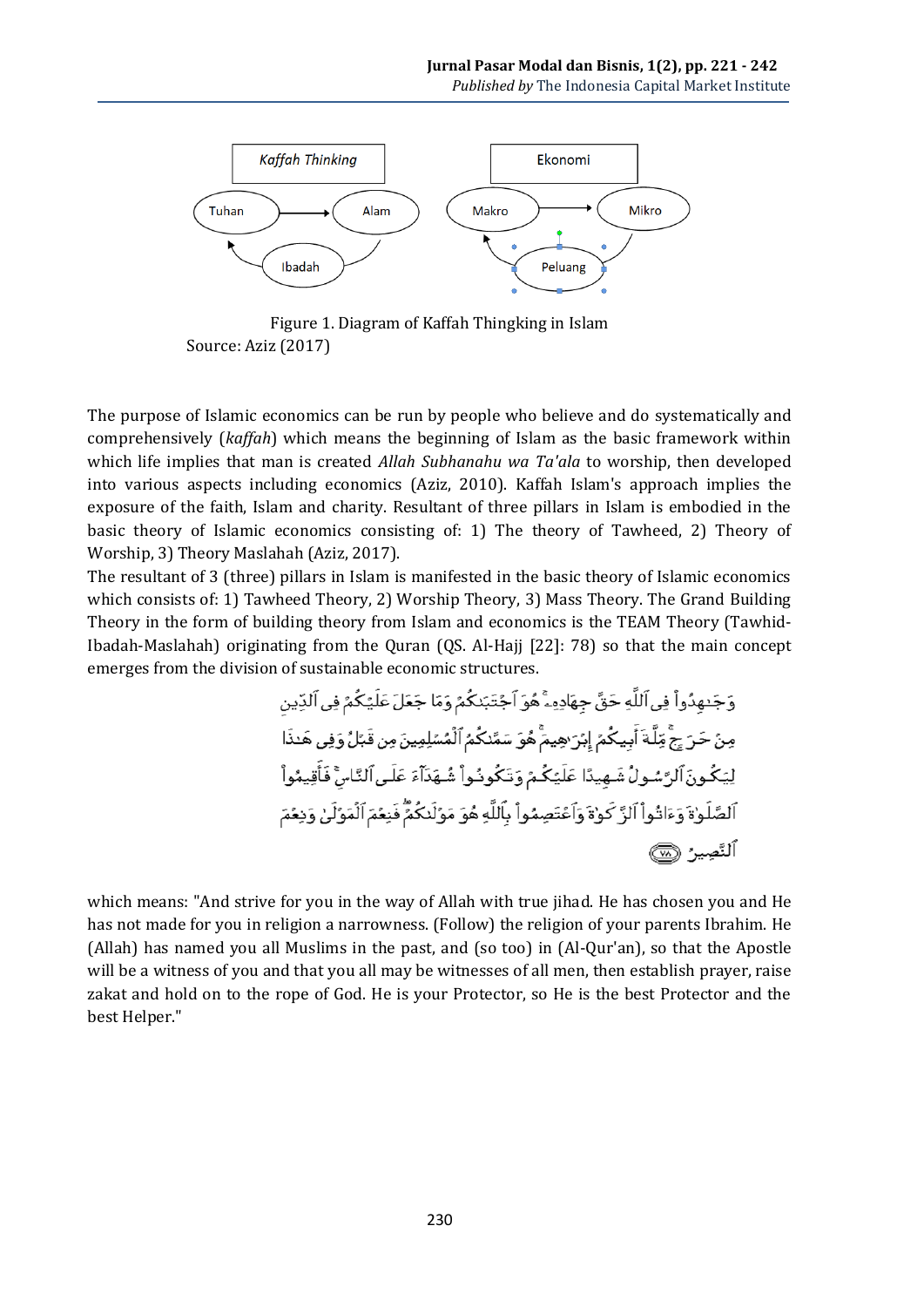#### *JPMB, 1(2), 221-242*

Purbawati Setyaningsih, Roikhan Mochamad Aziz, Puji Hadiyati. *Analysis of Ziswaf, Production Index and Sharia Stock Index on Economic Growth*

| No. | <b>Theory</b> | <b>Tauhid</b> | Ibadah  | <b>Maslahah</b>  |
|-----|---------------|---------------|---------|------------------|
|     | Pillars       | Ihsan         | Islam   | Faith            |
| 2   | Fikih         | Aqidah        | Syariah | Ahlak            |
| 3   | Methodology   | <b>TSR</b>    | Hahslm  | Maqashid Syariah |
| 4   | Inventor      | Nature        | Roikhan | Ibnu Khaldun     |

The schematics of the TIM Islamic Economics theory can be seen in Table 1. 1 below. Table 1.1 Building Theories of Islamic Economy TIM

Source: Aziz (2017)

*Zakat* distribution implications in the economy of the country, among others in charity microeconomic analysis can be approached through the approach of the consumption function, investment and employment opportunities; macro approach while it can be done through macroeconomic equilibrium model (Bank Indonesia, 2016). The laws of endowments present much based on the arguments ijtihadiyah. While endowment money has great benefits for the benefit mawquf 'alayh, then on the basis of al-maslahah al-mursalah endowments is permissible. The potential of waqf to advance the community's economy is increasingly attractive to some groups, especially those located in industrial areas and business centers of big cities, and also rural areas (Amelia *et. al*., 2012).

*Waqf* is an investment vehicle, which in the past was also a source of civilization development. Waqf is an act of holding certain property and preserving it for the confined benefit of certain philanthropy and prohibiting any use or disposition of it outside that specific objective (Kahf, 2002). Terdapat peluang kerjasama pada pemilik tanah untuk mengusahakan pertanian, pertambangan, kehutanan serta perikanan menggunakan instrumen waqf. the origin of waqf can be traced back to the days of the Prophet Muhammad when he built Quba' Mosque on waqf land. Meanwhile, during the time of Caliphate, Umar al-Khattab dedicated a piece of land in Khaybar as waqf and devoted the benefits of the land to all Muslims in the name of God. one of the important aspects of waqf is that the idea of doing charity was out of goodness. The purpose of waqf may be for a very broad community including the provision of religious services, socioeconomic assistance to the needy, the poor, education, research, medicine, science as well as the form of waqf to provide loans to people who need financing.

Investment is a *muamalah* activity that is highly recommended, because by investing the assets you have to be productive and also bring benefits to others. *Syariat muamalah* consists of: Principle justice or equity is the application of the principle of justice in *muamalah* which aims to ensure that assets are not only controlled by a few people, but must be distributed equally among the people, both rich and poor; The *Mu'awanah* principle that requires all Muslims to help and create partnerships by doing muamalah, namely a business strategy that is carried out with the principle of mutual need and mutual development and mutual benefit not only for the parties involved but for the whole community; The principle of *Manfaah (tabadulul manafi ')* which means that all forms of *muamalat* activities must provide benefits and benefits to the parties involved, this principle is a continuation of the principle of *atta'awun* (help/mutual cooperation) or *mu'awanah* (mutual trust) so that the principle. It aims to create cooperation between individuals or parties in the community to meet each other's needs to achieve mutual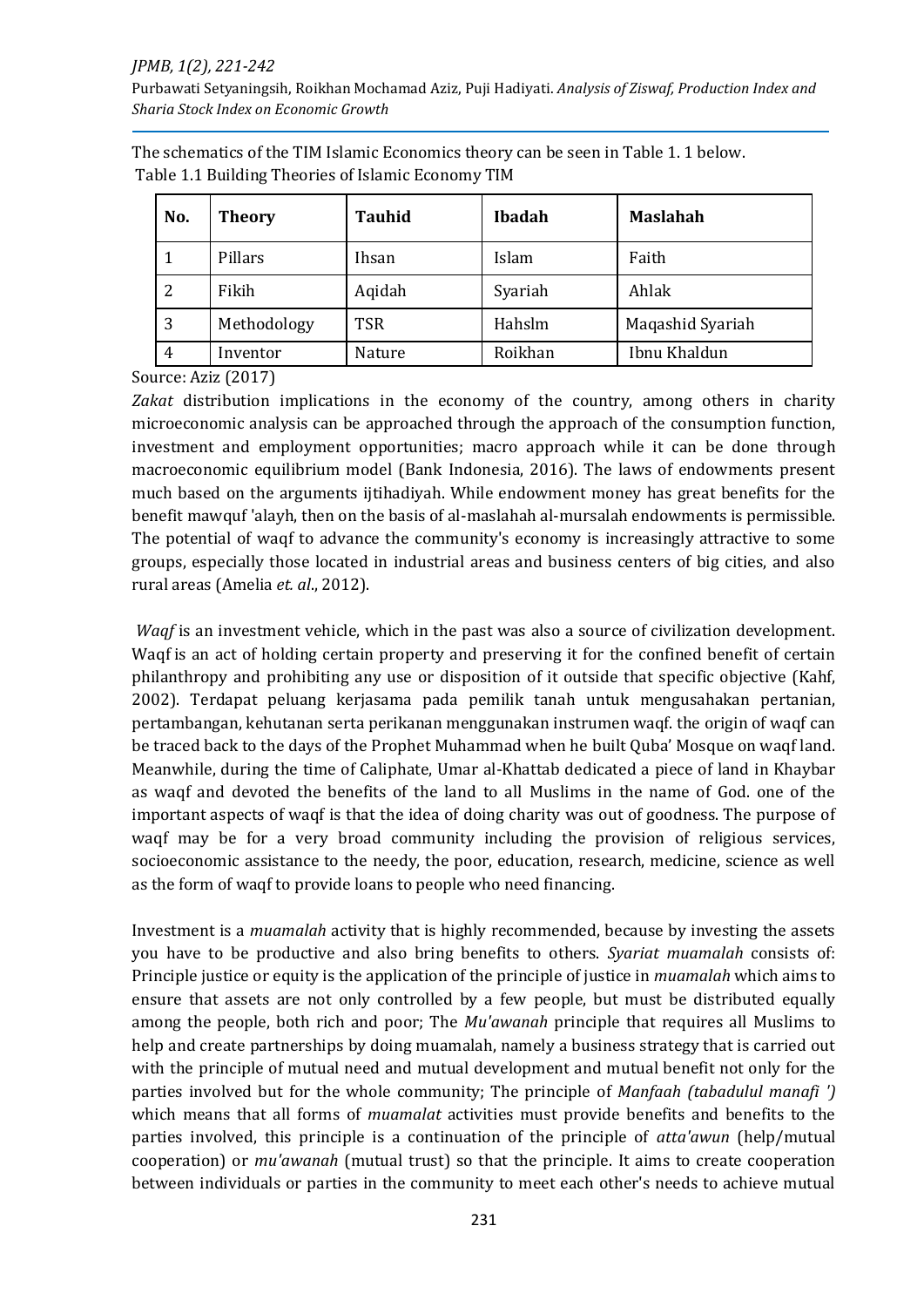## prosperity.

Other investments are Islamic stocks or sukuk. Indonesia Sharia Stock Index (ISSI) was launched on May 12, 2011 is a composite index of Islamic stocks listed in Indonesia Bursan Exchange (BEI). ISSI is an indicator of the stock market performance of sharia in Indonesia. ISSI is a constituent of all shares listed on IDX sharia and entered in the List of Islamic Securities (DES) issued by the FSA. Constituents are selected ISSI reset twice a year, every May and November, following the review schedule DES. Therefore, the selection of each period, there is always a sharia stocks that exit or enter into constituent ISSI. ISSI calculation method followed the method of calculation of the index IDX shares, namely the weighted average of the market capitalization of using December 2007 as the base year calculation of ISSI.

Sukuk (Arabic: صكوك, the plural of صك Shak, "legal instrument, charity, check") is a term in Arabic that is used for bonds based on Islamic principles. Islamic bonds or sukuk is often referred to as the securities issued and represent the ownership of the assets on which the sukuk (underlying asset) without forgetting the application of the principles of sharia. Thus, the entire process and its utilization should be based on Islamic law (sharia). Referring to the National Sharia Board fatwa No. 32 / DSN-MUI / IX / 2002, Islamic bonds are a long-term securities based on sharia principles issued by the issuer to the holders of Islamic bonds that require the issuer to pay income to the holders of Islamic bonds in the form of profit-sharing / margin / fee, as well as pay back funds the bond at maturity.

The principles of *al-muzara'a, al-musaqa* and *mugharasah* are divided into two main ideas; leasing and profit sharing (partnership). However, it can be said here that these principles are strongly related to partnership contracts, e.g. both the contract resembles the al-mudharabah and almusharaka contract. This response is based on an argument that the contracts of *almuzara'a*, *al-musaqa* and *al-mugharasah* are partnership between property and work. The difference with *al-mudharabah* is more suitable for trade contracts and industrial or commercial operations. As a result, *al-muzara'a, al-musaqa* and *al mugharasah* can in principle be defined as contracts based on product sharing or results rather than profit sharing. Therefore*, al-muzara'a* and *al-musaqa* can be identified as "Agricultural products and loss sharing" (aPLS), as opposed to *al-mudharabah* and *al-musharaka* known as "Profit and loss sharing" (PLS). One form of the source of funding is the sukuk instrument. At present, the development of the global sukuk very quickly, and become entrepreneurs investment options. Based on the bonds, the issuer can be issued by companies and governments.

Explanation cooperation agreement based on *al-Muzaraah, al-Musaqah* and *al-Mugharasah*:

- 1. *Al-Muzara'ah* is a contract of agricultural business cooperation between the land owner and the manager (cultivators), where the seeds of the plant come from the land owner and agricultural products are shared between the owner and the cultivator according to the agreed ratio. Sukuk issued by using a scheme called *Sukuk muzara'ah* contract (*muzara'ah* certificate).
- 2. *Al-Musaqah* is a contract of cooperation between the land owner and the cultivator in the framework of maintaining plants to grow and bear fruit well, the results of which are shared between the owner and the cultivator according to the agreed ratio. Sukuk issued by using a scheme called *Sukuk Musaqah* contract (*Musaqah* certificate).
- 3. *Al-Mugharasah* is a contract of cooperation between the land owner and the cultivator in the context of securing a hard tree where the harvest is the tree (not the fruit), the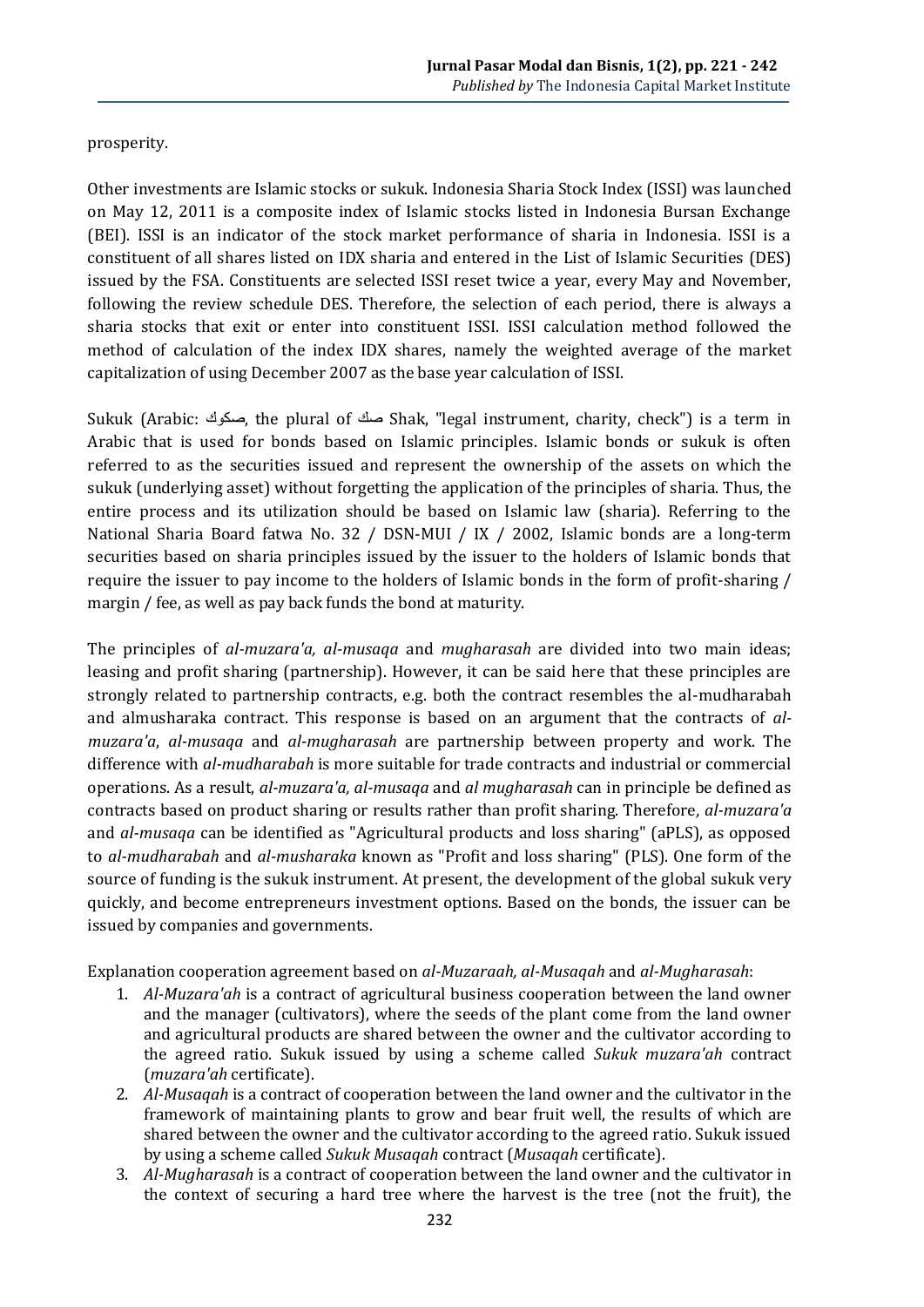Purbawati Setyaningsih, Roikhan Mochamad Aziz, Puji Hadiyati. *Analysis of Ziswaf, Production Index and Sharia Stock Index on Economic Growth*

results are shared between the land owner and the cultivator according to the agreed ratio. Sukuk issued by using a scheme called *Sukuk Mugharasah* contract (*Mugharasah*  certificate).

### **METODHOLOGY**

#### **Data Type**

This research have used secondary data of time series on 2006 to 2017 period. The data used consist of the value of Islamic Social Finance zakat and waqf (ZISWAF), Gini Ratio, International trade value of export, Indonesia Production Index, Indonesia Sharia Share Indexs and GDP data.

#### **Analysis Methode**

The research was using data analysis series Error Correction Mechanism (ECM). ECM is one of the most widely applied dynamic models in economic analysis. The concept of ECM was first introduced by Sargan and Gujarati. ECM is a technique for correcting imbalances towards long-term equilibrium, and useful to overcome the problem of the difference in consistency of long-term and short-term forecasting results by proportional disequilibrium in one period corrected in the next period.

#### **Pre-Testing Test**

#### **Data Stationarity Test**

The stationarity test of the data have done by testing the roots of unit or unit root test. If nonstationary data have had unit roots, otherwise stationary data did not have unit roots. The unit root test model have used Augmented Dickey Fuller (ADF) test model, with the hypothesis were: H0: there was a unit root (data is not stationary) and H1: there was no unit root (stationary data).

Hypothesis development:

- 1. Ho: The Gini ratio does not affect economic growth.
- H1: The Gini Ratio affects economic growth
- 2. Ho: Ziswaf does not affect economic growth
- H1: Ziswaf's support for economic growth
- 3. Ho: Total exports do not affect economic growth
- H1: Total exports affect economic growth
- 4. Ho: Economic Development (Indonesian Production Index) does not lead to economic growth H1: Economic Development (Indonesian Production Index) affects economic growth
- 5. Ho: Sharia Stock Index (ISSI) has no effect on development the economy
	- H1: Sharia Stock Index (ISSI) affects economic growth

In this AD test observed probability value, if the probability of generated variables produces a probability value that was smaller than its critical value,  $\alpha$ <0.05 then the independent variable is stationary, so the ECM method can be continued. This test can also be done to determine the degree or order different how the data being studied will be stationary.

The proposed equations are:

Yt = α0 + α1X1 + α2X2 + α3X3 + α4X4 + α5X5 ...................................................... (2) PDBt = α0 + α1RG + α2ZISWAF + α3EKSPORT + α4IPI + α4ISSI .......................... (3) Where:  $PDB$  = Gross Domestic Product per capita RG = Rasio Gini Indonesia  $ZISWAF$  = The amount of Zakat and Waqf EXPORT = Export Value Total IPI = Industrial Production Index ISSI = Indonesia Shasia Share Index α0 α1α2 α3 α4 α5 = Coefficient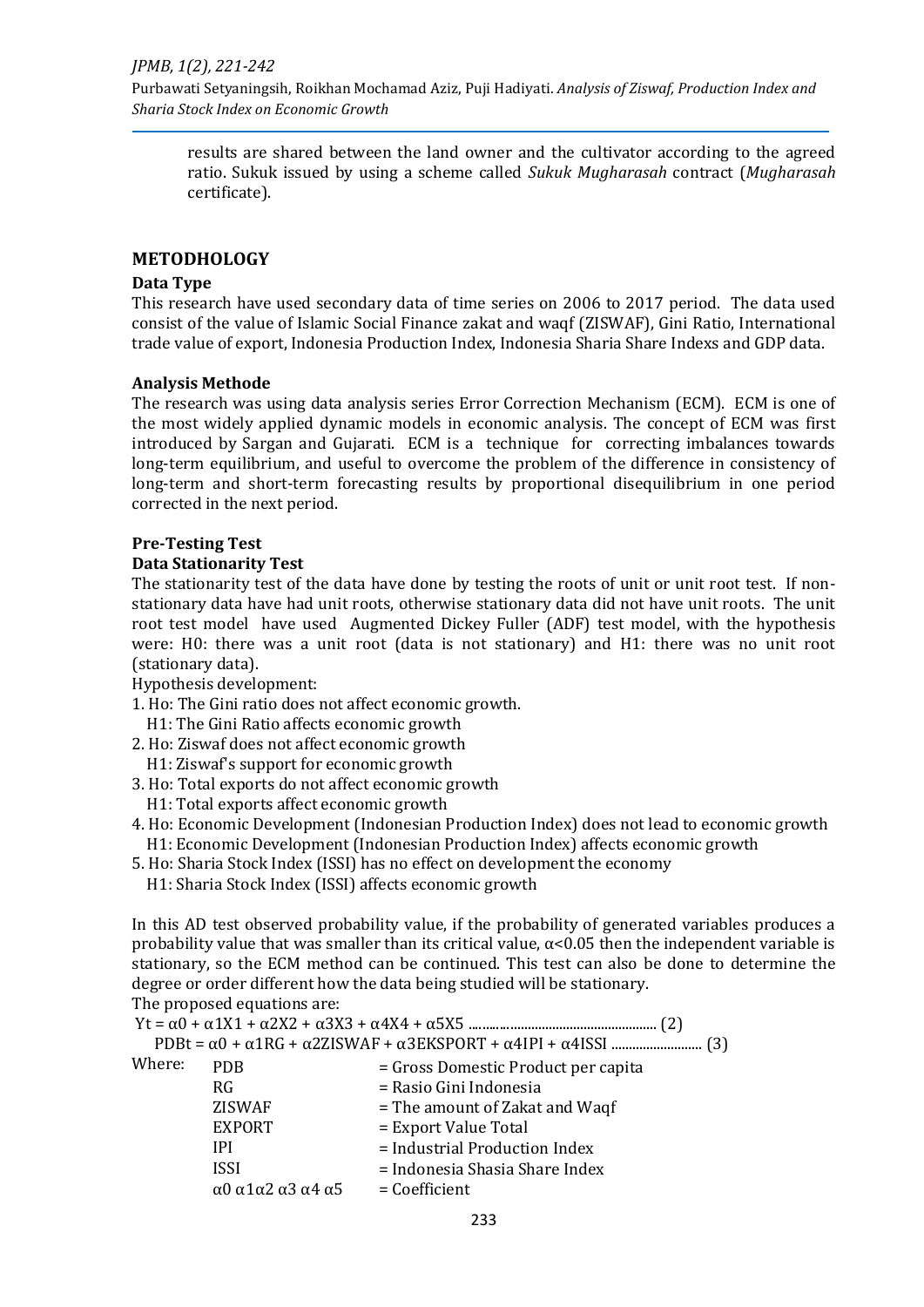#### **Cointegration Test**

The cointegration test is also used to give an early indication that the model used has a long term relationship (cointegration relation). Based on equation (1) then obtained ECT coefficient by using the ECM method. The residue must be stationary or does not have the root of the unit at the level. The stationary residual data at the level indicates that all independent variables are cointegrated, thus having a long-term balance.

The derivatives of the equation estimate are:

Yt = α0 + α1X1t + α2X2t + α3X3t + α4X4t + α5X5t + ect .............................................. (4) PDBt =  $\alpha$ 0 +  $\alpha$ 1RGt +  $\alpha$ 2ZISWAFt +  $\alpha$ 3EKSPORTt +  $\alpha$ 4IPIt +  $\alpha$ 4ISSIt + ect ............ (5) Where:

| = Gross Domestic Product per capita period t |
|----------------------------------------------|
| = Rasio Gini Indonesia period t              |
| = The amount of Zakat and Waqf in period t   |
| $=$ Export Value Total period t              |
| = Industrial Production Index                |
| = Indonesia Shasia Share Index period t      |
| $=$ Residual                                 |
| $= Coefficient$                              |
|                                              |

#### **Estimated Quation Long and Short Term**

Estimated equation in ECM must be stationary, so when it is found that it is not stationary at the 1st different, then it is changed to log form.

The equation of long term derivation estimates are:

log(PDB)t = α0 + α1RGt + α2log(ZISWAF)t + α3log(ZISWAF)t + α4IPIt + α4ISSIt ....... (6)

The equation of short term derivation estimates are:

log(log(PDB))t-1 = α0 + α1RGt-1 + α2log(log(ZISWAF))t-1 + α3log(log(ZISWAF))t-1 + α4IPIt-1 + α4ISSIt-1 + ect (-1) ..................................................................(7) ect(-1) =  $\alpha$ 1RGt-1 +  $\alpha$ 2log(log(ZISWAF))t-1 +  $\alpha$ 3log(log(ZISWAF))t-1 +  $\alpha$ 4IPIt-1 +  $\alpha$ 4ISSIt-1 (8)

Where:

| log(PDBt)             | = Gross Domestic Product per capita period t             |
|-----------------------|----------------------------------------------------------|
| RGt                   | = Rasio Gini Indonesia period t                          |
| log(ZISWAFt)          | $=$ The amount of Zakat and Waqf in period t             |
| log(EXPORTt)          | $=$ Export Value Total period t                          |
| <b>IPIt</b>           | $=$ Industrial Production Index                          |
| ISSIt                 | = Indonesia Shasia Share Index period t                  |
| $log(log(PDBt-1))$    | = Slow down Gross Domestic Product per capita period t-1 |
| $RGt-1$               | = Rasio Gini Indonesia period t-1                        |
| $log(log(ZISWAFt-1))$ | = The amount of Zakat and Waqf Slowness in period t-1    |
| log(log(EXPORTt-1))   | = Industrial Production Index Slowness in period t-1     |
| $IPIt-1$              | = Indonesia Shasia Share Index period t-1                |
| ISSIt-1               | = Indonesia Shasia Share Index period t-1                |
| Ect                   | = Residual                                               |
| $ect (-1)$            | $=$ Residual t-1                                         |
| α0 α1α2 α3 α4 α5      | $= Coefficient$                                          |
|                       |                                                          |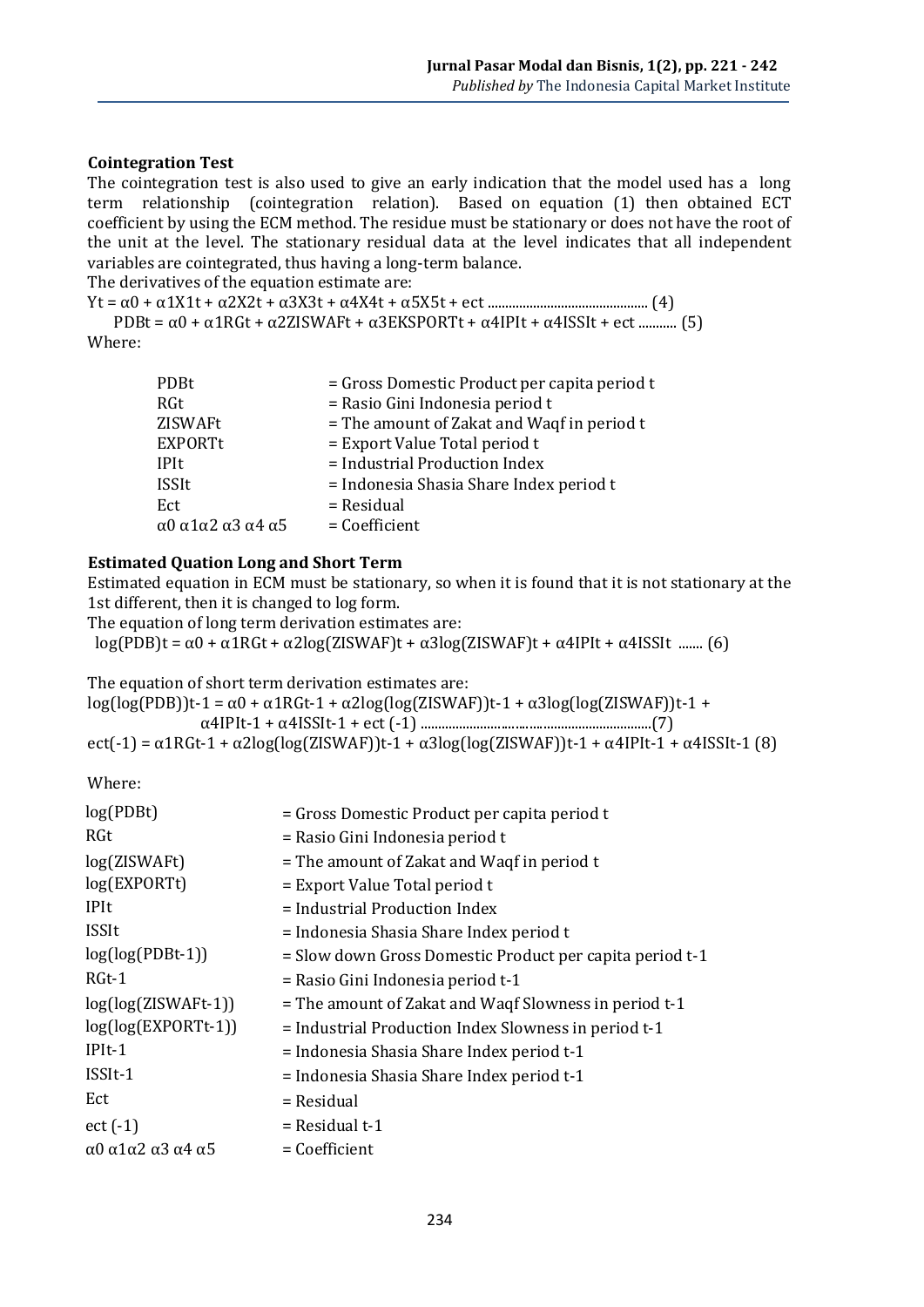#### *JPMB, 1(2), 221-242*

Purbawati Setyaningsih, Roikhan Mochamad Aziz, Puji Hadiyati. *Analysis of Ziswaf, Production Index and Sharia Stock Index on Economic Growth*

To know the deviation of classical assumption from research result in regression equation, it is necessary to do a series of test which include multicolleration test, linearity, heteroscedasticity test, autocorrelation test and normality test.

The flowchart of this research is as follows:



Figur 2. Methodology Flow

## **RESULT AND ANALYSIST**

Pre-test results on the unit root show that all variables are not stationary at the level, but get stationary at the 1st Different with a value of Prob \* less than 0.05 (Table 2). ECM test can be continued because it is not stationary at level.

| Table 2. Unit Root |                      |          |        |
|--------------------|----------------------|----------|--------|
| <b>LEVEL</b>       | <b>1ST DIFFERENT</b> |          |        |
| <b>VARIABEL</b>    | PROB.*               | VARIABEL | PROB.* |
| X1                 | 0.3836               | log X1   | 0.0091 |
| X <sub>2</sub>     | 0.7627               | log X2   | 0.0486 |
| X <sub>3</sub>     | 0.1634               | log X3   | 0.0000 |
| X4                 | 1.0000               | log X4   | 0.0000 |
| X5                 | 0.7122               | log X5   | 0.0000 |
|                    | 0.9666               | log Y    | 0.0000 |

The R-square regression value of the long-term model produces a proportion of 96 percent of the influence of Rasio Gini, Ziswaf, Total eksport, Indeks Produksi dan Indeks Saham Syariah on GDP and only 4 percent influenced by variables outside the model. The R-square regression value of the short-term model produces a proportion of 97 percent of the influence of Rasio Gini, Ziswaf, Total eksport, Indeks Produksi dan Indeks Saham Syariah on GDP and 3 percent influenced by variables outside the model. R-square coefficient value approaching number 1 means that the independent variables provide almost all the information needed to predict the dependent variable (Appendix 1). On the long-term and short-term model the highest coefficient value is Gini ratio value with 4.941522 and 0.348043. All coefficient are positive,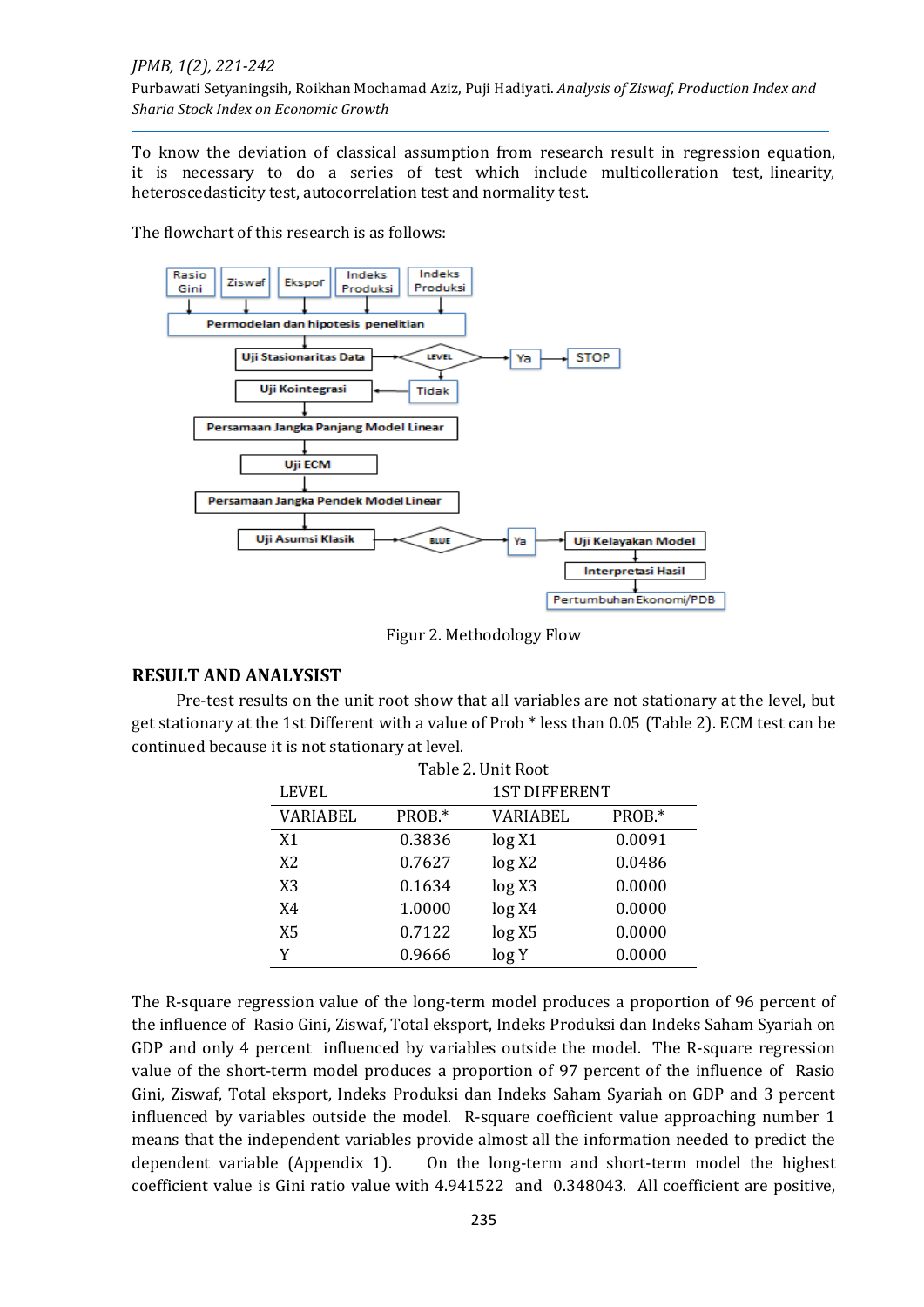meaning these variables have a relationship with GDP economic growth. If variables decline or slowdown so GDP economic growth as well. Variables gini ratio, ziswaf and production index have a significant effect on gdp, total exports and Islamic stock indexes have no significant effect on gdp in both the long-term and the short-term model (Table 3).

| Tabel 3. Results on the regression model |                    |        |                           |  |
|------------------------------------------|--------------------|--------|---------------------------|--|
| <b>VARIABEL</b>                          | <b>COEFFICIENT</b> | Prob.  | <b>HYPOTHESIS TESTING</b> |  |
| <b>LONG TERM</b>                         |                    |        |                           |  |
| Gini Ratio                               | 4.941522           | 0.0004 | Significant               |  |
| log(Ziswaf)                              | 0.132120           | 0.0000 | Significant               |  |
| log(Ekspor Total)                        | 0.065432           | 3,4972 | Not Significant           |  |
| Indeks Produksi                          | 0.015886           | 0.0000 | Significant               |  |
| Indeks Saham Syariah                     | 0.000876           | 3,8785 | Not Significant           |  |
| <b>SHORT TERM</b>                        |                    |        |                           |  |
| Gini Ratio                               | 0.348043           | 0.0002 | Significant               |  |
| log(log(Ziswaf))                         | 0.061914           | 0.0000 | Significant               |  |
| log(log(Ekspor Total))                   | 0.007522           | 6,2944 | Not Significant           |  |
| Indeks Produksi                          | 0.000908           | 0.0000 | Significant               |  |
| Indeks Saham Syariah                     | 0.000174           | 0,9049 | Not Significant           |  |

The results of the VIF value of not more than 5 multikolinieritas not happen, does not happen autocorrelation LM Test, Test Probability JB (Jarque-Bera) normally distributed, Value Prob.F count is greater than 5% alpha level of linearity, the value of Prob. F count larger than the alpha level of 5% does not happen heteroskedastisity then said to have met the assumptions of classical models.

Export does not affect the economic growth of GDP as currently negative net trade. Higher exports always minimized by higher imports, even the majority of exports using imported raw materials. Exports have no effect on GDP economic growth because so far the net trade has been negative. High exports are always minimized by higher imports, in fact most exports use imported raw materials. Likewise, the sharia stock index were not significant to the economic growth of GDP, it is possible to still the least number of national companies in the agricultural sector and the needs of national enterprise innovation development mining sector. Issuance of sukuk be one option.

#### **Discussion**

In this study the Gini ratio does not affect the economic growth of the GDP. then the discrepancy must be reduced through a variety of efforts to eradicate poverty and improve the lagging education. The World Bank estimates that nearly a quarter of the population in the developing countries of East Asia and the Pacific are now living below the poverty line of uppermiddle class of US \$ 5.50 per day. It includes nearly 7 million people, more than previous projections. Economic sectors can be classified into primary sector (farming and quarrying), secondary (manufacturing) and tertiary (other sectors). Except experts argue that the lower the per capita income of a region increasingly large proportion of the population working in agriculture. Conversely the higher the per capita income of a region the greater proportion of the population working in the services sector. Conditions sectoral distribution of labor also applies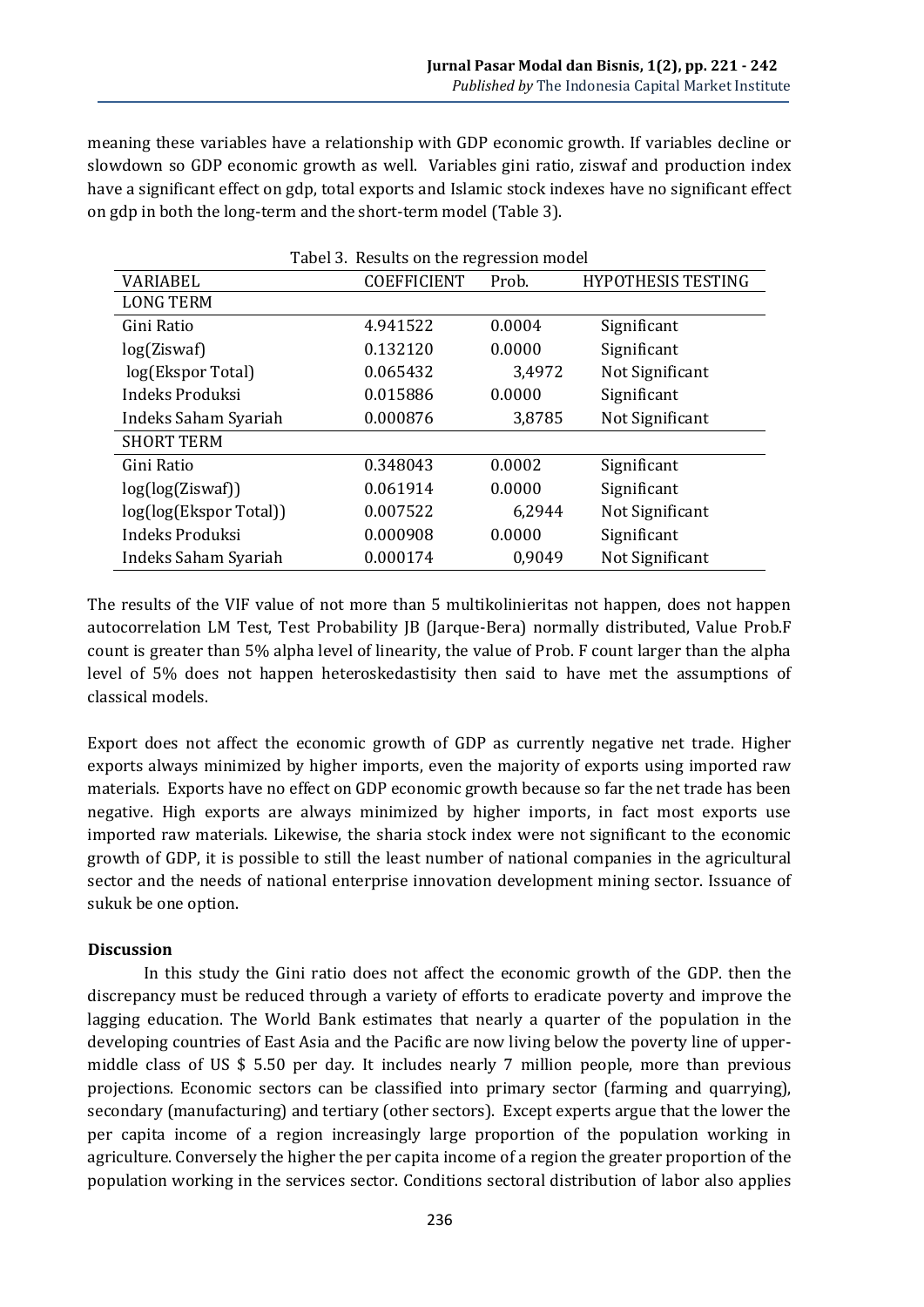#### *JPMB, 1(2), 221-242* Purbawati Setyaningsih, Roikhan Mochamad Aziz, Puji Hadiyati. *Analysis of Ziswaf, Production Index and Sharia Stock Index on Economic Growth*

to the distribution of economic sectors. Although the magnitude of different proportions tingkay based on differences in the productivity of these sectors (Thirwall, 2006).(Thirlwall, 2018) In some literacy Indonesia's economic growth triggers high inequality between residents. This is reflected in the Gini Ratio variable which is significantly positive for GDP economic growth. The Gini Index is an index to measure inequality in a country from 0 (perfect equality) to 100 (perfect inequality). Todaro and Smith (2003) provide a similar description which states that the rapid rate of economic growth does not in itself improve the distribution of benefits for the entire population. Rapid growth is bad for the poor, because they will be run over and marginalized by structural changes in modern growth. This case is possible because of the lack of generosity of the community, religious sense to issue ziswaf is still lacking. Zakat and waqf as an instrument to help the weak and the shortage is still not maximized achieve targeted goals. The institution of *waqf* (plural *awqaf*) in Islam is one of the poverty alleviation mechanisms in the society.

The discussion on waqf governance was preceded by a review of governance and accountability in nonprofit and charitable organizations. This is important because endowments have the same characteristics as these institutions. Indeed, waqf is considered a non-profit organization because its establishment is intended for the benefit of the community. Therefore, endowments are sometimes called eternal charity (Sadeq, 2002). Other thinkers such as Baudrillard (2011) also sharply criticize the ideology of growth. He stated that the ideology of growth only produced two things, namely prosperity and poverty. Prosperous for the beneficiary and poor for the marginalized. The theory of growth centers is also supported by the belief that free market forces complement the conditions of the trickle down effect and create a spread effect of economic growth from urban to rural areas. This view refers to the neo-classical economic view where development can only start deep some sectors are dynamic, able to provide high output ratios and in certain regions, which can have broad impacts and multiple impacts on other sectors and broader regions

Economic development basically is the process of potential economic development into a specialized economic power through various activities such as a capital increase, the economic structure improvement, transition technologies and others. Economic development is broadly aimed at improving the living standard, the expansion of employment, equitable distribution of public revenues, increase regional economic ties and economic shift from the primary sector to the secondary and tertiary sectors. Economic development has four key dimensions: (1) growth, (2) poverty reduction, (3) a change or transformation of the economy, and (4) sustainability of the development of society from an agrarian into an industrial society.

The World Bank predicts economic growth in East Asia and the Pacific in 2021 only 5.6% slowing from 6.3% in 2018. The World Bank projected the economic growth of developing countries in the region slowed down in the next few years. The region's economic growth in 2018 was 6.3%, then slowed to 5.8% in 2019, to 5.7% in 2020, and in 2021 slowed to 5.6%. The economic slowdown in the region along with increasing its global trade war and uncertainty, as weakening global demand, including from China who are afflicted trade war with the US. US and Chinese trade tensions progress has led to a decline in exports and investment growth. This situation was considered to test the resilience of East Asia and the Pacific, including the growth in consumption was slightly lower than the same period last year. The steady state is supported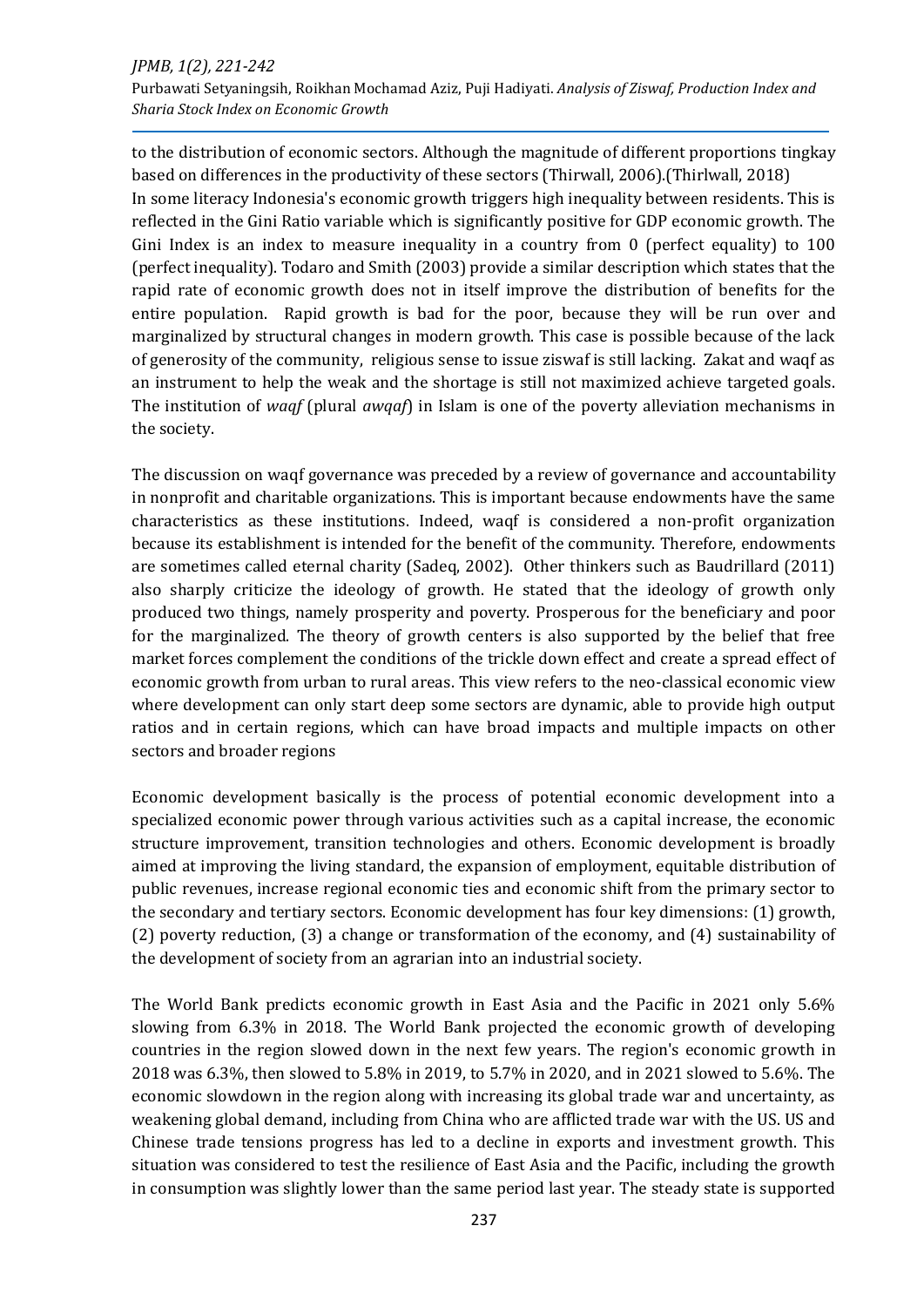by monetary and fiscal policy. It also said that the economic growth of small countries in the region remain strong, including steady growth in tourism, real estate and mining. Developing countries in East Asia and the Pacific is considered difficult to replace the role of China in the global production chain for small-scale production.

The role of government in the Islamic economic system is very important. The government is not only responsible for the enforcement of the norms of Islam in society, but also in economic terms as the fulfillment of basic needs either clothing, food, shelter, education and health, employment in full, maintaining price stability and low inflation as well as growth and economic development continuing to bring welfare and prosperity of the local economy. The government should have the right policies in order to achieve the goal of building a national economy through monetary policy. Monetary policy is a policy relating to the control of money circulation in the economy to maintain the achievement of price stability, controlled inflation, full employment and steady economic growth and sustainable (Mansur, 2013).

Islamic financial instruments to the investment world and the hereafter is ZISWAF and Islamic stocks. Through the use of the characteristics of very extensive endowments could be in the areas of education, health, agriculture, religious, agricultural infrastructure and the processing industry investment objectives can be achieved. Now through Islamic stocks can be a solution for the corporate enterprise objectives to increase investment. The development of waqf is not limited to immovable property such as land. Further steps should be taken to introduce the waqf development of classical and more contemporary, and meet the broader benefits such as boosting economic growth melali extensive agriculture and mining. We propose a model to encourage the development of waqf land by applying Islamic financial instruments as shown in Figure 3:



Gambar 2. Proposed Modelfor Development Waqf Agriculture/Mining

It is important that the institution fulfill the mandate, trustful or trust to be fulfilled. Amanah is a mandate which basically means a contract between God and humans because it is stated in the Qur'an that God has given trust to humanity in which the heavens, earth and mountains refuse to accept because they are afraid of a heavy burden. Al-Qur'an Al-Ahzab 33:72).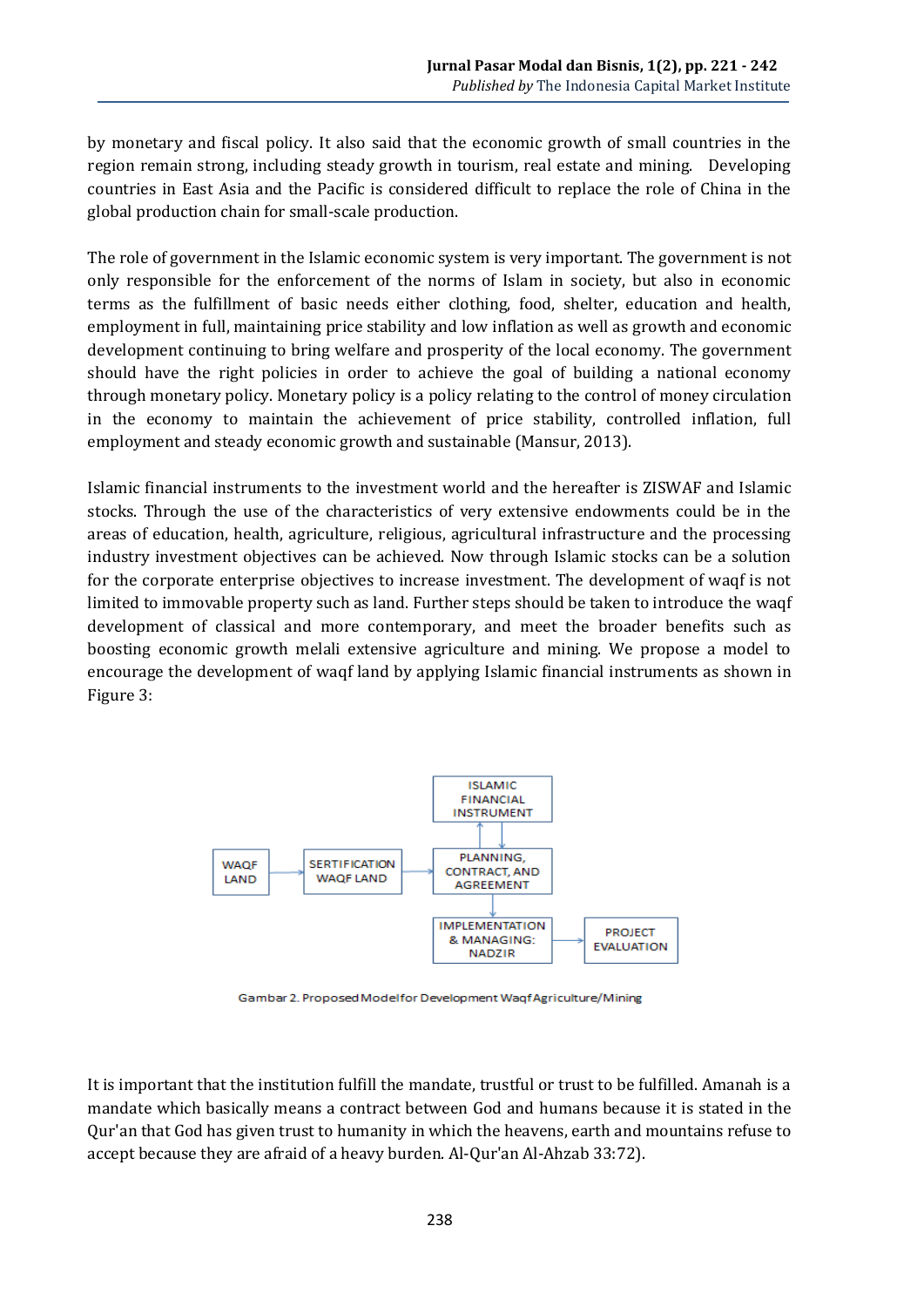Purbawati Setyaningsih, Roikhan Mochamad Aziz, Puji Hadiyati. *Analysis of Ziswaf, Production Index and Sharia Stock Index on Economic Growth*

> إِنَّا عَرَضْنَااً لَأَمَانَهَ عَلَى ٱلسَّمَوَتِ وَٱلْأَرْضِ وَٱلْجِبَالِ فَأَبَيْنَ أَن يَعۡمِلۡنَهَا وَأَشۡفَقۡنَ مِنۡهَا وَحَمَلَهَا ٱلۡإِنسَٰنُۖ إِنَّهُۥكَانَ ظَلُومًاجَهُولَا ۚ (٣)

Means: Indeed, we offered the Trust to the heavens and the earth and the mountains, and they declined to bear it and feared it; but man [undertook to] bear it. Indeed, he was unjust and ignorant.

Moreover, the Qur'an has reminded believers not to betray the trust entrusted to them (8:27).

يَتَأَيُّهَا ٱلَّذِينَ ءَامَنُواْ لَا تَخُوْنُواْ ٱللَّهَ وَٱلرَّسُولَ وَتَخُوْنُوٓاْ أَمَنَنَـتِكُمْ وَأَنتُمْ تَعْـلَمُونَ ۞

Means: O ye that believe! betray not the trust of Allah and the Messenger, nor misappropriate knowingly things entrusted to you.

Amanah is a mandate, which contains rights and responsibilities that fulfillment is brought to justice. When an individual truly understands the concept of trust, the problem of rights and responsibilities can be resolved. Fulfillment of the mandate will bring to (justice) so it is an important principle of good governance.

Qur'an, An-Nahl 16:90

Means: Allah commands justice, doing good, and freedom to friends and relatives, and He forbids all shameful deeds, and injustice and rebellion. He instructs you, so that you may receive warnings

The development of the Islamic financial industry in Indonesia has increased from year to year. This is made possible due to the emergence of varied investment instruments, and corporate sukuk is one good example. Emergence corporate sukuk is expected encourage growth of the national economy. The growth of a good national economy is reflected by good macroecomic variables conditions. Good macroeconomic conditions can reflect a good investment climate in a country. Therefore, the government and Bank Indonesia need to maintain inflation stability, money supply, exchange rate and output so that Indonesia can become the largest market center of corporate sukuk issuance (Ardiansyah and Lubis, 2017).

Demographic potentials of Indonesia as the world's largest Muslim country with a percentage of the Muslim population of 87.18 percent (CBS, 2010) should be a huge market for the Islamic finance industry in Indonesia. One of the very rapid growth in Indonesia is the Islamic capital market. The capital market has two functions at once, economic and financial functions,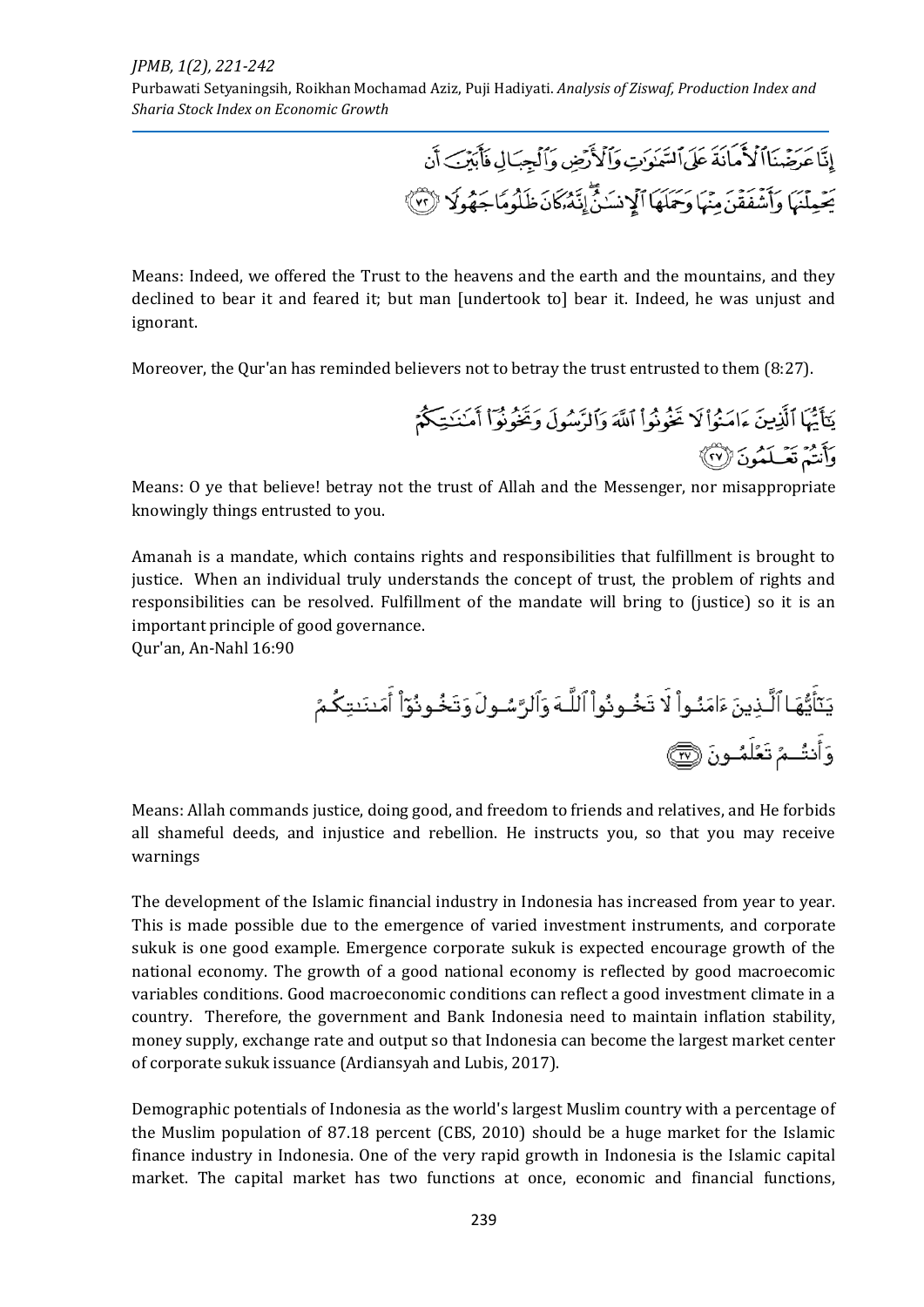occupying an important position for the country. The presence of the capital market is expected to increase economic activity, because the capital market is an alternative funding for companies so the company can operate on a larger scale and in turn will increase company income and prosperity of the wider community. Arif *et.al*. (2017) said of the total 259 samples of listed companies in the entire sector, the results mentioned changes can be explained simultaneously macroeconomic fluctuations in stock returns

#### **CONCLUTION**

Variables gini ratio, ziswaf and production index have a significant effect on gdp, total exports and Islamic stock indexes have no significant effect on gdp in both the long-term and the shortterm model. On the long-term and short-term model the highest coefficient value is Gini ratio value with 4.941522 and 0.348043. All coefficient are positive, meaning these variables have a relationship with GDP economic growth.

The least number of national companies in the agricultural sector and the needs of national enterprise innovation development mining sector. Issuance of sukuk be one option with a high possibility to combine waqf instruments with other contracts to develop agricultural/ mining / forestry/ fishery land and also to activate idle land. This research recommend the implementation of waqf instruments combined with the principles of agricultural/ mining/ forestry/ fishery products and share losses rooted in the joint contract namely al-muzara'a, almusaqa and mugharasah. It is important to ensure that this alternative offers a fully comprehensive Islamic agricultural/mining finance scheme.

This implies that in the future, fiscal economic policy makers help economic growth which opens up many jobs, by encouraging Indonesia's largest resource-based economic activities in exportoriented agriculture and mining. Good Corporate Government must be conducted so that the ratio around the economic area increases and community welfare..

#### **REFERENSI**

- Aflakseir, A. 2012. Religiosity, Personal Meaning, and Pschological Well-Being: A Study among Muslim Students in England. Pakistan Journal of Social and Clinical Psychology, 10(1), 27-31.
- Ardiansyah, Ivan H. And Deni Lubis. 2017. Pengaruh Variabel Makroekonomi terhadap Pertumbuhan Sukuk Korporasi di Indonesia Jurnal Al-Muzara'ah Vol.5, No.1, 2017 (ISSN p: 2337-6333;e:2355-4363).
- Al-Mizan. 2016. Pembangunan Ekonomi dalam Perspektif Ekonomi Islam. Maqdis: Jurnal Kajian Ekonomi Islam -Volume 1, Nomor 2, Juli-Desember 2016.
- Al-Quranul Karim, Terjemah Kata Per Kata. 2011. CV Insan Kamil. Jl. Babakan Sari I No.71 Kiaracondong, Bandung 40283.
- Aziz, Roikhan Mochamad. 2010. Ekonomi Islam Tiga Dimensi. Modul Kuliah, Fakultas Ekonomi Bisnis, Universitas Islam Negeri Syarief Hidayatullah, Jakarta.
- Aziz, Roikhan Mochamad. 2015. Hahslm Islamic Economics Methodology. Proceeding ICOSEC: Developing Countries Readiness Toward Global Universitas Negeri Solo, Surabaya.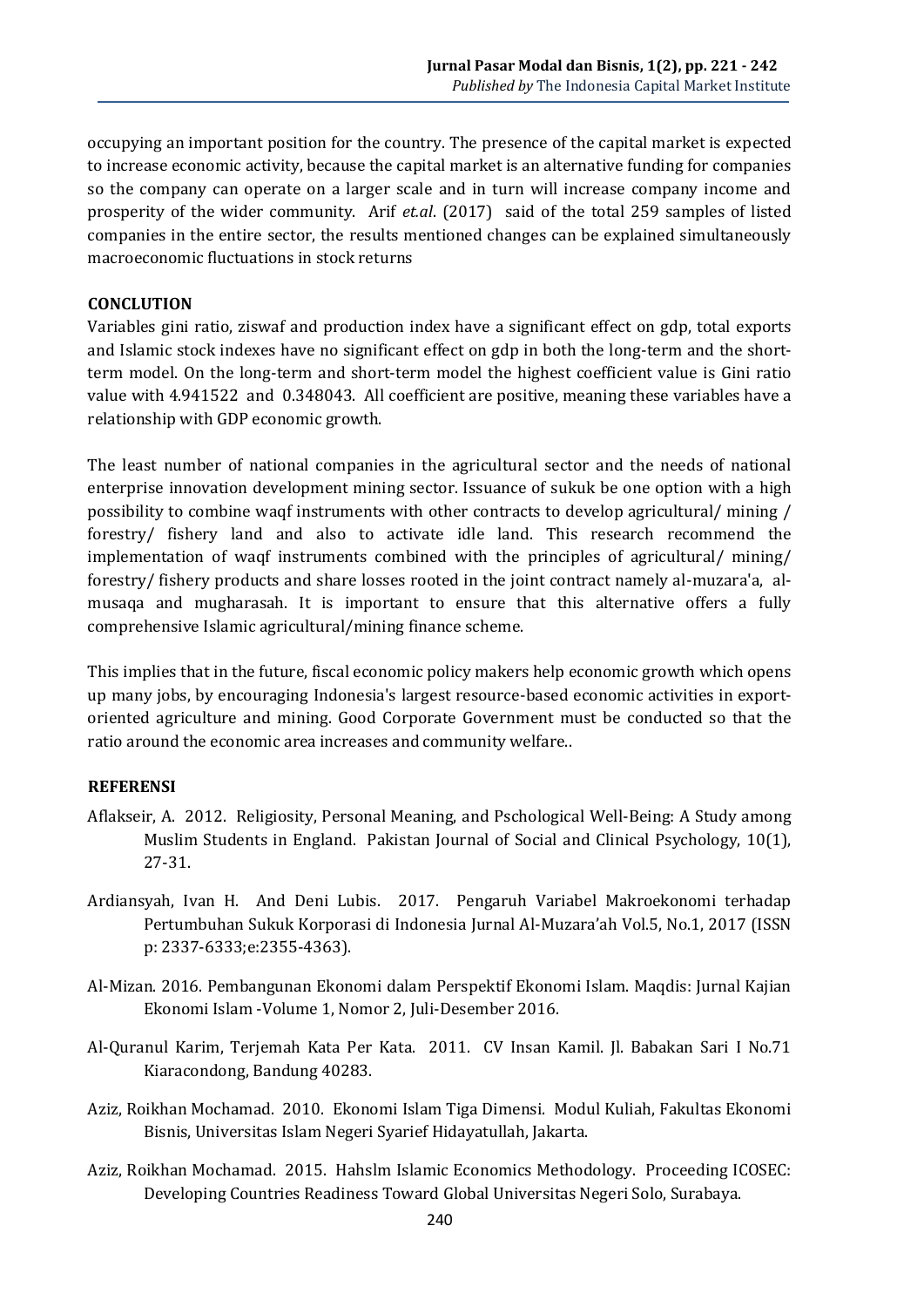Purbawati Setyaningsih, Roikhan Mochamad Aziz, Puji Hadiyati. *Analysis of Ziswaf, Production Index and Sharia Stock Index on Economic Growth*

- Aziz, Roikhan Mochamad. 2015. Teori H dalam Islam sebagai Wahyu dan Turats. Jurnal UIN Syarif Hidayatullah. Jakarta.
- Aziz, Roikhan Mochamad. 2016. Islam dan Pengetahuan. Esa Alam, Jakarta.
- Azis, Roikhan Mochamad. 2017. Hahslm Scholarship and Student Achievment. Proceeding MICEB. Universitas Mulawarman, Balikpapan.
- Fauzi, Akhmad. 2010. The Economics of Climate Change in South East Asia: A Regional Review. Review ADB's Review.
- Bank Indonesia. 2016. Wakaf: Pengaturan dan Tata Kelola yang Efektif. Seri ekonomi dan Keuangan Syariah. P3EI Fakultas Ekonomi – Universitas Indonesia dan Departemen Ekonomi dan Keuangan Syariah-Bank Indonesia. 234 halaman.
- Dermoredjo et al. 2015. Pemetaan Daya Saing Pertanian Indonesia. Laporan Akhir TA 2015. Pusat Sosial Ekonomi dan Kebijakan Pertanian. Badan Penelitian dan Pengembangan Pertanian. Kementerian Pertanian. Jakarta.
- Hadad, S. Muliaman. 2016. Pidato Ketua Umum Ikatan Sarjana Ekonomi Indonesia. Inovasi Rantai Nilai Sektor Agro dalam Mendukung Implementasi Financial Inclusion Untuk Petani. KADIN, ISEI, PISAgro – Balai Kartini, Jakarta, 23 Mei 2016.
- Kahf, Monzer (1998), "Financing the development of awqaf property", Paper Presented at the Seminar on Development of Awqaf Organized by Islamic Research and Training Institute (IRTI), Kuala Lumpur. Malaysia. [\(www.kafh.net\)](http://www.kafh.net/)
- Karim Adiwarman A., Ekonomi Mikro Islam, Edisi Kelima, Jakarta: Rajawali Pers, 2016, hlm.128, cet.8
- Kurniadi, Arif. Noer Azam Achsani and Hendro Sasongko. 2017. Kinerja Keuangan Berbasis Penciptaan Nilai, Faktor Makroekonomi dan Return Saham Sektor Pertanian. Jurnal Wira Ekonomi Mikroskil Volume 7, Nomor 02, Oktober 2017

<https://penabulufoundation.org/pembangunan-inklusif/>

[https://katadata.co.id/berita/2019/10/10/bank-dunia-proyeksikan-ekonomi-asia-timur-dan](https://katadata.co.id/berita/2019/10/10/bank-dunia-proyeksikan-ekonomi-asia-timur-dan-pasifik-makin-melambat)[pasifik-makin-melambat](https://katadata.co.id/berita/2019/10/10/bank-dunia-proyeksikan-ekonomi-asia-timur-dan-pasifik-makin-melambat)

[https://katadata.co.id/berita/2019/10/10/peringkat-daya-saing-indonesia-turun-makin](https://katadata.co.id/berita/2019/10/10/peringkat-daya-saing-indonesia-turun-makin-tertinggal-dari-malaysia)[tertinggal-dari-malaysia](https://katadata.co.id/berita/2019/10/10/peringkat-daya-saing-indonesia-turun-makin-tertinggal-dari-malaysia)

- Mansur, Ahmad. Kebijakan Moneter dan Implikasinya terhadap Pembangunan Ekonomi dalam Perspektif Islam. Jurnal TSAQAFAH. Vol. 9, No. 1, April 2013
- Mingka, Agustiyanto. 2011. Filsafat Ekonomi Islam. www.agustiantocentre.com
- OJK, 2017. Roadmap Map Ekonomi Berkelanjutan 2015-2018
- Prastya, Hendra. The Effect of The primary Sector on Economic Growth and Development Disparitas Between Provinces on The Island of Sumatra. Tesis. Fakultas Ekonomi dan